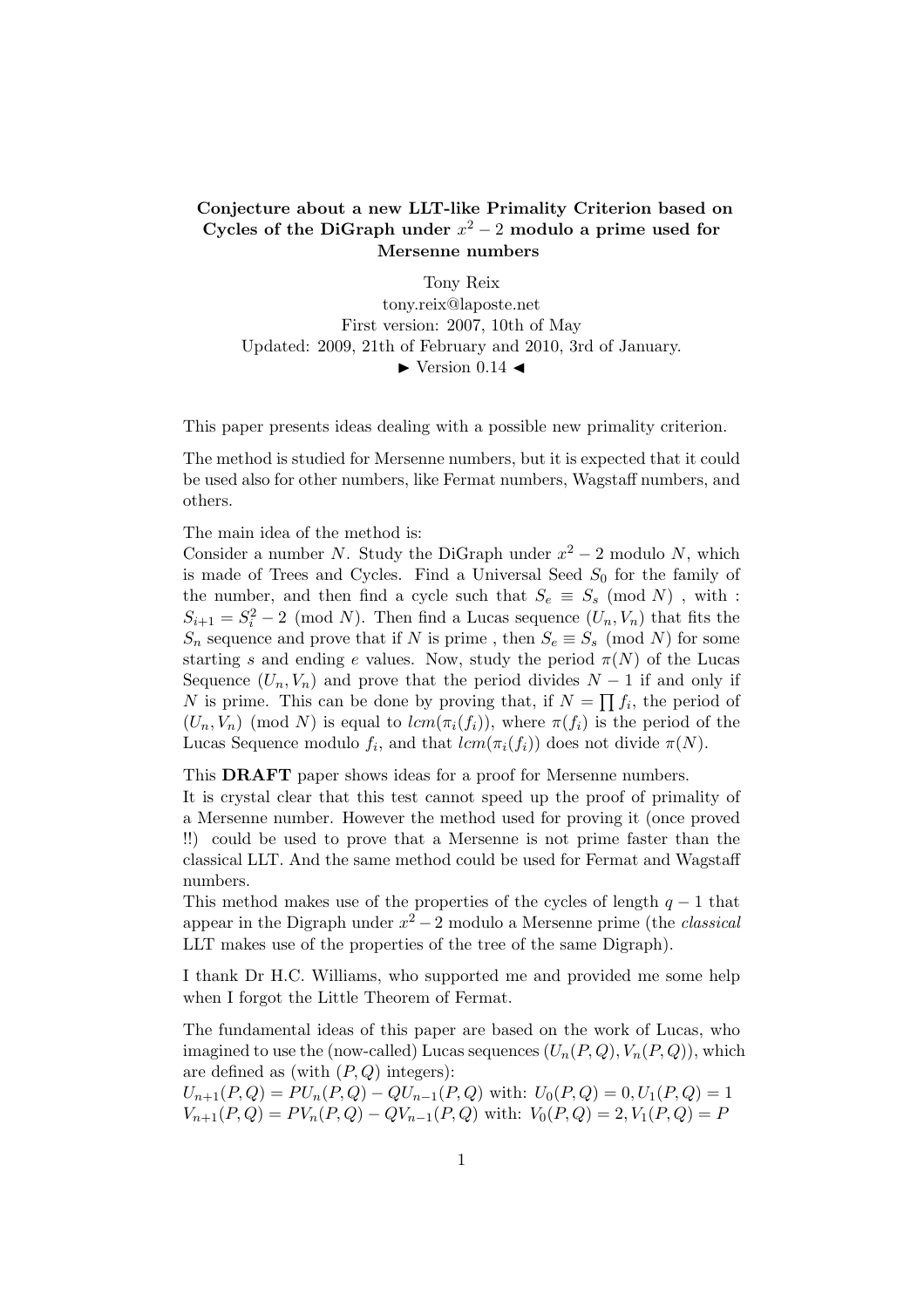for proving that a number is prime, using the fastest sequence:  $S_{i+1} = S_i^2 - 2$ (mod  $N$ ), with  $S_0$  being the seed of the sequence.

However, it is clear that E. Lucas never imagined to use a Cycle (ending by:  $S_0 \pmod{N}$  rather than a Tree (ending by: 0 (mod N)). This is the first main new idea of the test I imagined.

The second main new idea deals with the method used for trying to prove the theorem. Since the law of apparition that E. Lucas imagined does not work here  $(\omega \mid \frac{N-1}{2})$  $\frac{-1}{2}$  instead of  $\omega \mid N-1$  as usual), I try to use the properties of the period of the Lucas Sequence, showing that the period of a non-prime Q number  $N = \prod f_i$  is the least common multiple of the periods of the factors  $f_i$  of N, and showing that this period divides  $N-1$  if and only if N is prime.

I used the books of P. Ribenboim and H.C. Williams as reference for the properties of the Lucas  $(U_n, V_n)$  sequence.

I also found some good ideas in the thesis of Dr Hinkel, who describes and proves the link between the first *apparition* of  $U_n \equiv 0 \pmod{N}$  and the period of the  $(U_n, V_n)$  sequence.

The first part of the attempt for providing a proof makes use of the Lucas Sequence method, as described in many papers and books, like "The Little Book of Bigger Primes" by Paulo Ribenboim or like "Edouard Lucas and ´ Primality Testing" by Hugh C. Williams.

Here after,  $(a | b)$  or  $(\frac{a}{b})$ is the Legendre symbol.

All references to theorems apply to properties of Lucas Sequences as given by P. Ribenboim in his book "The Litlle Book of Bigger Primes" in 2.IV pages 44-etc .

### Conjecture 1 (Lucas-Reix)

$$
M_q = 2^q - 1.
$$
  $S_0 = 3^2 + 1/3^2$ ,  $S_{i+1} = S_i^2 - 2 \pmod{M_q}$   
\n $M_q$  is a prime iff:  $S_{q-1} \equiv S_0 \pmod{M_q}$   
\nand iff:  $\prod_0^{q-2} S_i \equiv 1 \pmod{M_q}$   
\nand iff:  $S_i \not\cong S_0 \pmod{M_q}$ ,  $0 < i < q - 1$ 

## Conjecture 2 (Reix)

 $M_q = 2^q - 1$  is a prime iff:  $3^{\frac{M_q - 1}{2}} \equiv 1 \pmod{M_q}$ 

The search for a prime should be done in two steps:

First, find PRPs by using:  $M_q$  is prime  $\Rightarrow S_{q-1} \equiv S_0 \pmod{M_q}$ . Then, check that the number is a prime by verifying:  $\prod_{0}^{q-2} S_i \equiv 1 \pmod{M_q}$ .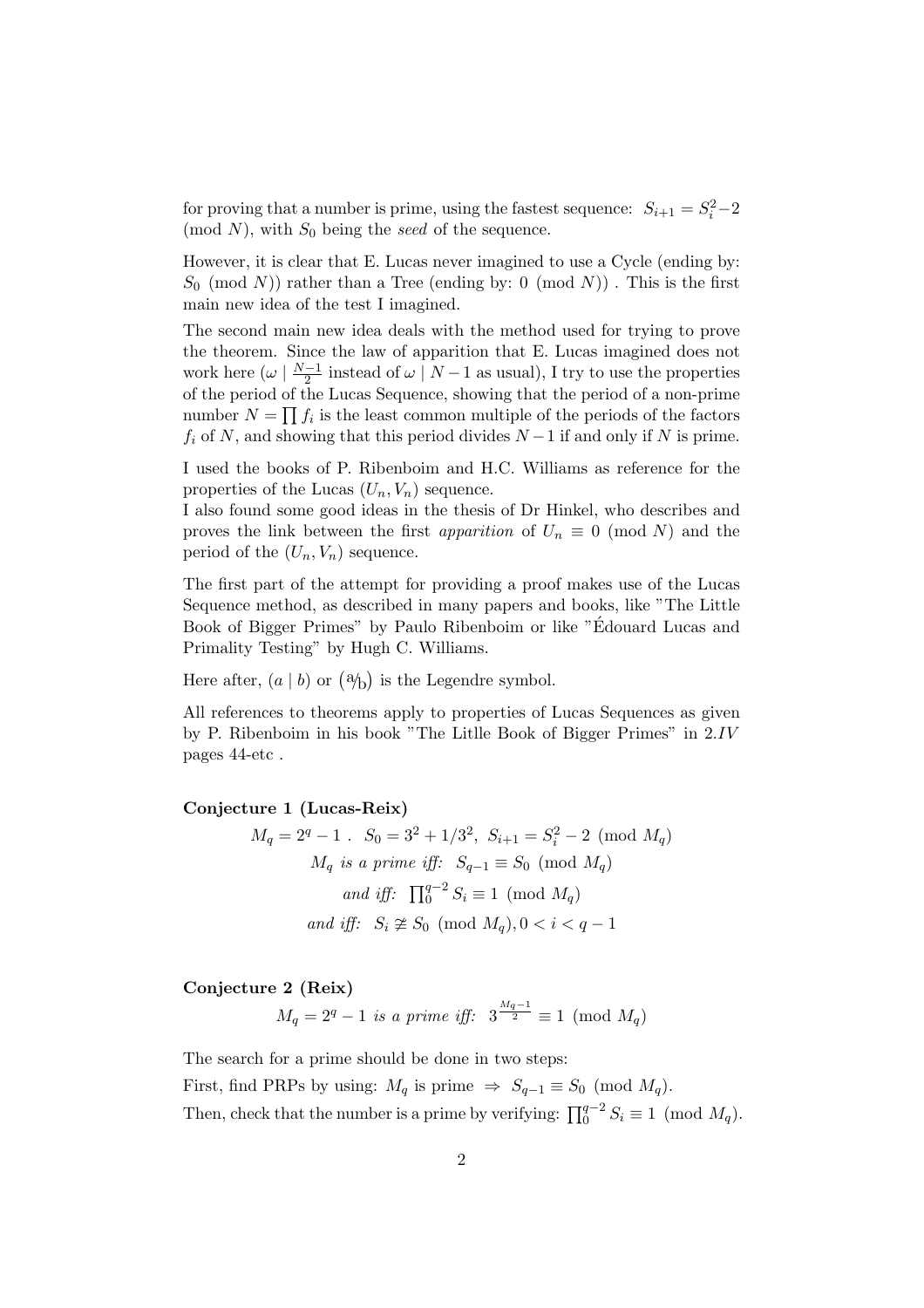## 1 Notations

## 2 General

For any N, let's call:

With  $gcd(n, N) = 1$ ,  $order(a, N)$  is the least  $n > 0$  such that  $a^n \equiv 1$  $(mod N).$ 

### 2.1 Lucas sequence

Since we use the same Lucas sequences  $(U_n(P,Q), V_n(P,Q))$  in the whole paper, it will be named as: Lucas sequences  $(U_n, V_n)$ .

Instead of writing:  $U_n \equiv X \pmod{N}$  and  $V_n \equiv Y \pmod{N}$  for the same n and N, we will write:  $(U_n, V_n) \equiv (X, Y) \pmod{N}$ .

For any N prime, let's call:

 $\omega = \omega(N)$  is the least  $n > 0$  such that  $U_n \equiv 0 \pmod{N}$ .

 $\Omega = \Omega(N)$  is the least  $n > 0$  such that  $(U_n, V_n) \equiv (0, 2) \pmod{N}$ .

 $\pi = \pi(N)$  is the least  $n > 0$  such that  $(U_n, V_n) \equiv (0, 2) \pmod{N}$  and  $(U_{n+1}, V_{n+1}) \equiv (1, P) \pmod{N}$ .

However, since, with N odd and  $(U_n, V_n) \equiv (0, 2) \pmod{N}$ , we have by IV.5b:  $U_{n+1} = \frac{V_n + PU_n}{2} \equiv 1 \pmod{N}$  and by IV.5a:  $V_{n+1} = \frac{PV_n + DU_n}{2} \equiv P$ (mod N), and thus:  $(U_{n+1}, V_{n+1}) \equiv (1, P) \pmod{N}$ . It means that, for any  $(P,Q) : \pi = \Omega$ .

And we have:  $(U_{\pi+i}, V_{\pi+i}) \equiv (U_i, V_i) \pmod{N}$  for any  $i \ge 0$ .

## 2.2 Properties of Mersenne composites

With  $M_q =$  $\overline{a}$  $f_i$ , it is well known that:

$$
\begin{cases}\nM_q \equiv 1 \qquad \pmod{6q} \\
M_q \equiv 7 \qquad \pmod{24} \\
f_i \equiv \pm 1 \qquad \pmod{8} \\
f_i \equiv 1 \qquad \pmod{2q}\n\end{cases}
$$

In another paper, I've proved:

**Theorem 1 (Reix)** Let  $M_q = 2^q - 1$  (q prime > 3) be a Mersenne number. For each pair  $(a, b)$  of positive integers such that:  $M_q = F_1F_2$ , there exist unic pairs  $(x, y)$  and  $(S, D)$  of positive integers such that:

*I*: 
$$
M_q = (8x)^2 - (3qy)^2
$$
 *II*:  $M_q = (1 + Sq)^2 - (Dq)^2$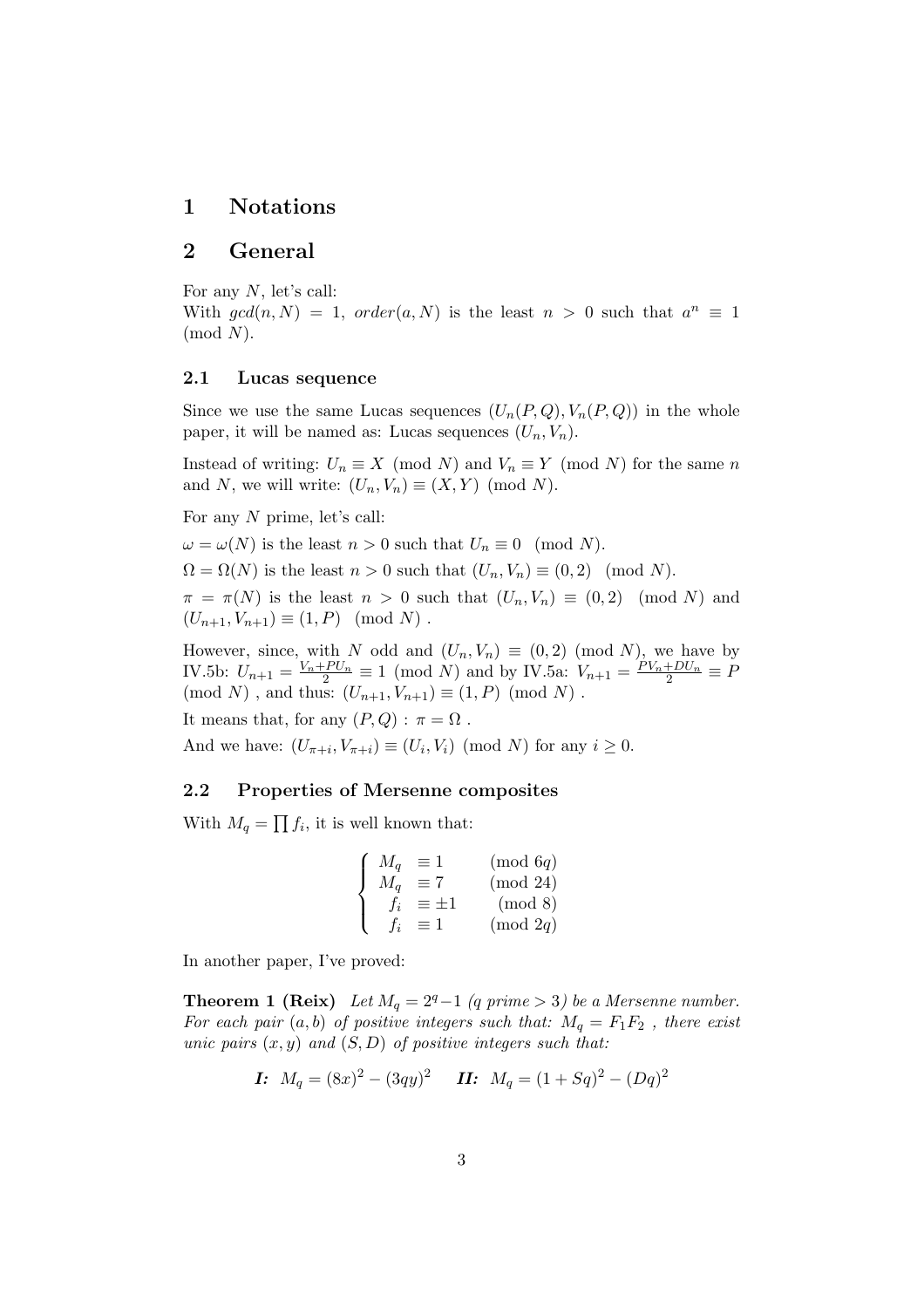Where:  $F_i = 1 + 2qA_i$ ,  $i = 1, 2$ . And:  $\overline{A}$   $\overline{A}$   $\overline{C}$   $\overline{C}$  $\sqrt{ }$  $\mathcal{L}$  $S = A_1 + A_2$  $\mathcal{D} = A_2 - A_1 \ (A_2 > A_1)$  $\mathcal{P} = A_1 A_2$ 

This entails for S:  $1 + qS \equiv 0 \pmod{8}$  and thus:  $S \equiv -q \pmod{8}$  since  $1/q \equiv q \pmod{8}$ ; and for  $\mathcal{D}$ :  $\mathcal{D}q = 3qy$  and thus:  $\mathcal{D} \equiv 0 \pmod{3}$ .

We have:  $M_q = (1 + 2qA_1)(1 + 2qA_2) = 1 + 2q(S + 2qP) = 1 + 6qA$ . This implies:  $S + 2qP \equiv 0 \pmod{3}$  and, since  $1/q \equiv q \pmod{3}$ , we have:  $\mathcal{P} \equiv q\mathcal{S} \pmod{3}$ .

$$
\begin{cases}\nS \equiv -q \pmod{8} \\
\mathcal{D} \equiv 0 \pmod{3} \\
\mathcal{P} \equiv q\mathcal{S} \pmod{3}\n\end{cases}
$$

#### $2.3\,$ ,  $\Omega_i$ ,  $\pi_i$  for Mersenne composites

 $M_q$  not prime (q prime), let's call  $f_i$  the  $n > 1$  prime factors of  $M_q$ :  $M_q =$  $\frac{n}{1}f_i$ . Sometimes, we group the *n* factors  $f_i$  in 2 sets:  $N = F_1F_2$ .

 $f_i$  prime, let's call:

 $\omega_i = \omega(f_i)$  is the least  $n > 0$  such that  $U_n \equiv 0 \pmod{f_i}$ .  $\Omega_i = \Omega(f_i)$  is the least  $n > 0$  such that  $(U_n, V_n) \equiv (0, 2) \pmod{f_i}$ .

 $\pi_i = \pi(f_i)$  is the least  $n > 0$  such that  $(U_n, V_n) \equiv (0, 2) \pmod{f_i}$  and  $(U_{n+1}, V_{n+1}) \equiv (1, P) \pmod{f_i}.$ 

# 3 Definition of the  $(U_n, V_n)$  sequence

With q prime > 3, we have:  $M_q \equiv 1 \pmod{6q}$ .

Let:  $\beta = 3^2$  and  $\tilde{\alpha} \equiv 1/\beta \pmod{M_q}$ . Since  $M_q$  is prime, there is only one integer  $\tilde{\alpha}$  such that  $0 < \tilde{\alpha} < M_q$ . There are an infinity of  $\alpha > M_q$  such that  $\alpha \equiv \tilde{\alpha} \pmod{M_q}$ . Here below, we explain how to compute  $\tilde{\alpha}$  and some  $\alpha$  ( $M_q$  prime or not).

When  $q \equiv 1 \pmod{3}$  and since q is odd, we have:  $q \equiv 1 \pmod{6}$ . Thus  $M_q = 2^q - 1 = 2^{6k+1} = 2(2^3)^{2k} - 1 \equiv 1 \pmod{9}$ . Thus  $8M_q + 1 \equiv 0$  $\pmod{9} = 9\tilde{\alpha}$  and  $\tilde{\alpha} = \frac{8M_q+1}{9} \equiv 1/9 \pmod{M_q}$ .

When  $q \equiv 2 \pmod{3}$  and since q is odd, we have:  $q \equiv 5 \pmod{6}$ . Thus  $M_q = 2^q - 1 = 2^{6k+5} = 32(2^3)^{2k} - 1 \equiv 4 \pmod{9}$ . Thus  $2M_q + 1 \equiv 0$  $\pmod{9} = 9\tilde{\alpha}$  and  $\tilde{\alpha} = \frac{2M_q+1}{9} \equiv 1/9 \pmod{M_q}$ .

With  $q > 5$ , we always have:  $\beta < \tilde{\alpha} < \alpha$ .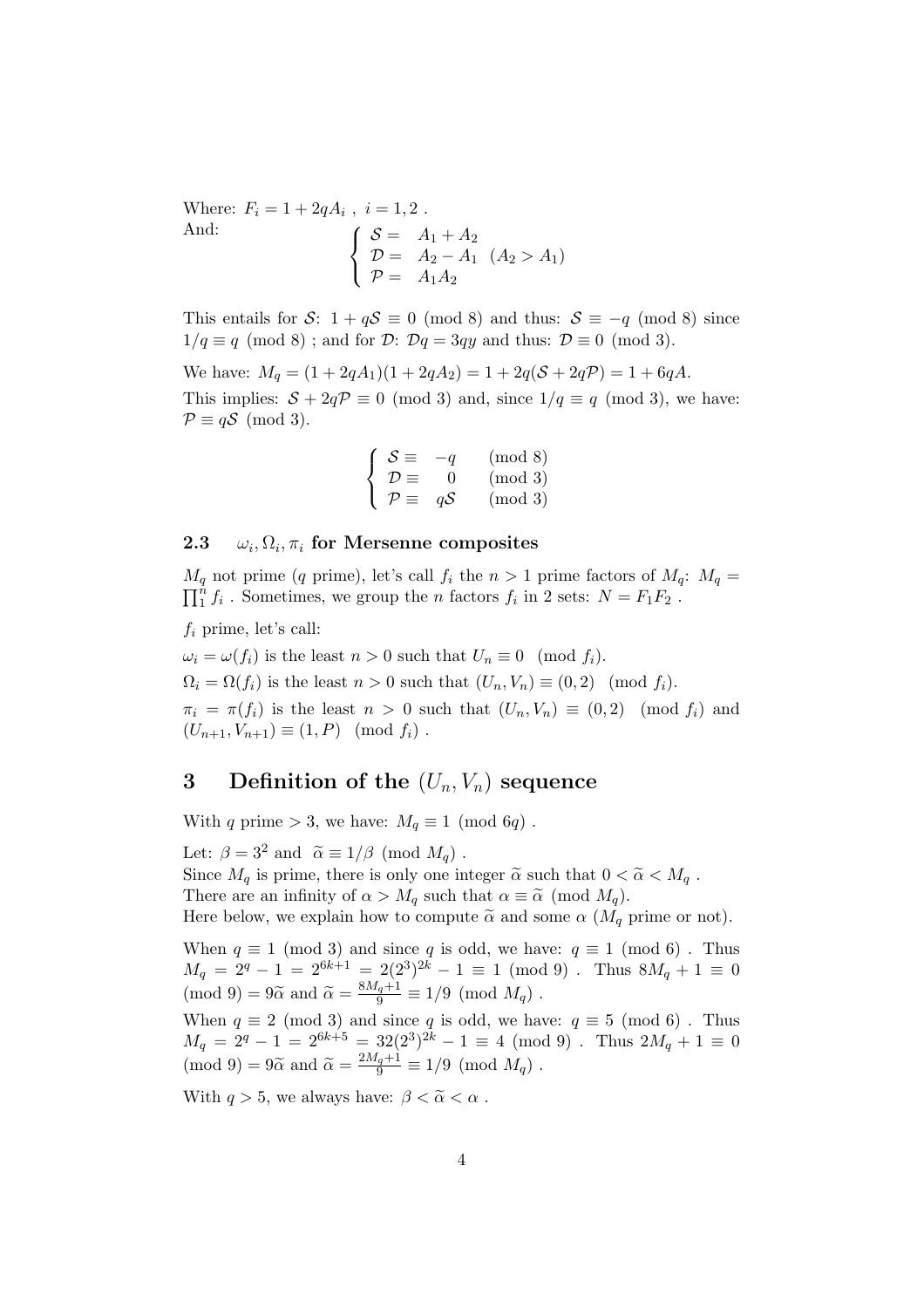Let:  $\alpha = \left(\frac{M_q-1}{3}\right)^2$ . It is easy to see that  $\alpha \equiv 1/9 = \tilde{\alpha} \pmod{M_q}$ .  $\overline{a}$ 

$$
\begin{cases}\nP = \alpha + \beta \\
Q = \alpha\beta \\
\sqrt{D} = \alpha - \beta\n\end{cases} \equiv \widetilde{\alpha}\beta \equiv 1 \pmod{M_q}
$$

By construction,  $\alpha - \beta$  is a non-null positive integer. Thus  $\sqrt{D}$  always is a non-null positive integer, and  $D = P^2 - 4Q \equiv P^2 - 4 \pmod{M_q}$  always is a square.

 $(D \mid M_q) = 1$  since D is a square.

Since P is odd and Q is even, then by IV.18  $U_n$  and  $V_n$  are odd, for  $n \neq 0$ . By IV.25, we have  $gcd(U_n, V_n) = 1$ .

$$
\begin{cases}\nU_n(P,Q) = U_n = \frac{\alpha^n - \beta^n}{\alpha - \beta} = PU_{n-1} - QU_{n-2} , & U_0 = 0, U_1 = 1 \\
V_n(P,Q) = V_n = \alpha^n + \beta^n = PV_{n-1} - QV_{n-2} , & V_0 = 2, V_1 = P\n\end{cases}
$$

If  $q \equiv 1 \pmod{3}$  then  $\alpha = (6qk)^2$  and  $gcd(P,Q) = 9 \times gcd((2qk)^2 + 1, 9)$ . Since  $x^2 \equiv 2 \pmod{9}$  has no solution, then:  $gcd(P,Q) = 9$ .

If  $q \equiv 2 \pmod{3}$  then  $\alpha = (1+3k)^2$  and  $gcd(P,Q) = gcd((1+3k)^2+9, (1+$  $(3k)^2$ ). Since  $x \mid (1+3k)^2$  and  $x \mid (1+3k)^2 + 9$  only if  $x = 3$  or  $x = 9$  and since  $3 \nmid 1 + 3k$  then  $gcd(P, Q) = 1$ .

Let's define:  $S_n = V_{2^n}$ . It means:  $S_{n+1} \equiv S_n^2 - 2 \pmod{M_q}$ ,  $S_0 = V_{2^0} = V_1 = P$ . So:  $S_{q-1} \equiv S_0 \pmod{M_q}$  is equivalent to:  $V_{\frac{M_q+1}{2}} \equiv V_1 \pmod{M_q}$ .

4  $M_q$  is a prime  $\implies M_q \mid S_{q-1} - S_0$ 

Now, lets prove:  $M_q$  is a prime  $\implies M_q \mid V_{\frac{M_q+1}{2}} - V_1$ .

First: since  $Q = \alpha \beta \equiv +1 \pmod{M_q}$ ; since  $D \equiv (-80/9)^2 \equiv \frac{(3^4-1)^2}{3^4}$ First. since  $Q = \alpha p \equiv +1 \pmod{M_q}$ , since  $D = (-\infty)^g$  =  $\frac{3^4}{3^4}$ <br>(mod  $M_q$ ); and since  $M_q$  is odd prime, that proves the condition of  $IV.23$ :  $M_a \nmid 2QD$ .

Since  $M_q$  is a prime and  $(D \mid M_q) = 1$ , the period  $\pi$  of  $(U_n, V_n)$  (mod  $M_q$ ) divides  $M_q - 1$ , by IV.30,  $M_q \nmid 2QD$ .

And thus:  $V_{M_q} \equiv V_1 \equiv P \pmod{M_q}$  and  $V_{M_q+1} \equiv V_2 \equiv P^2 - 2 \pmod{M_q}$ , and  $U_{M_q} \equiv \left(\frac{\dot{D}}{M}\right)$  $\frac{D}{M_q}$ )  $\equiv$  1 (mod  $M_q$ ), by IV.13.

By IV.2b, 
$$
V_{\frac{M_q+1}{2}}^2 \equiv V_{M_q+1} + 2 \equiv V_2 + 2 \equiv P^2 \equiv V_1^2 \pmod{M_q}
$$
.

So, either we have:  $M_q | V_{\frac{M_q+1}{2}} - V_1$  or  $M_q | V_{\frac{M_q+1}{2}} + V_1$ .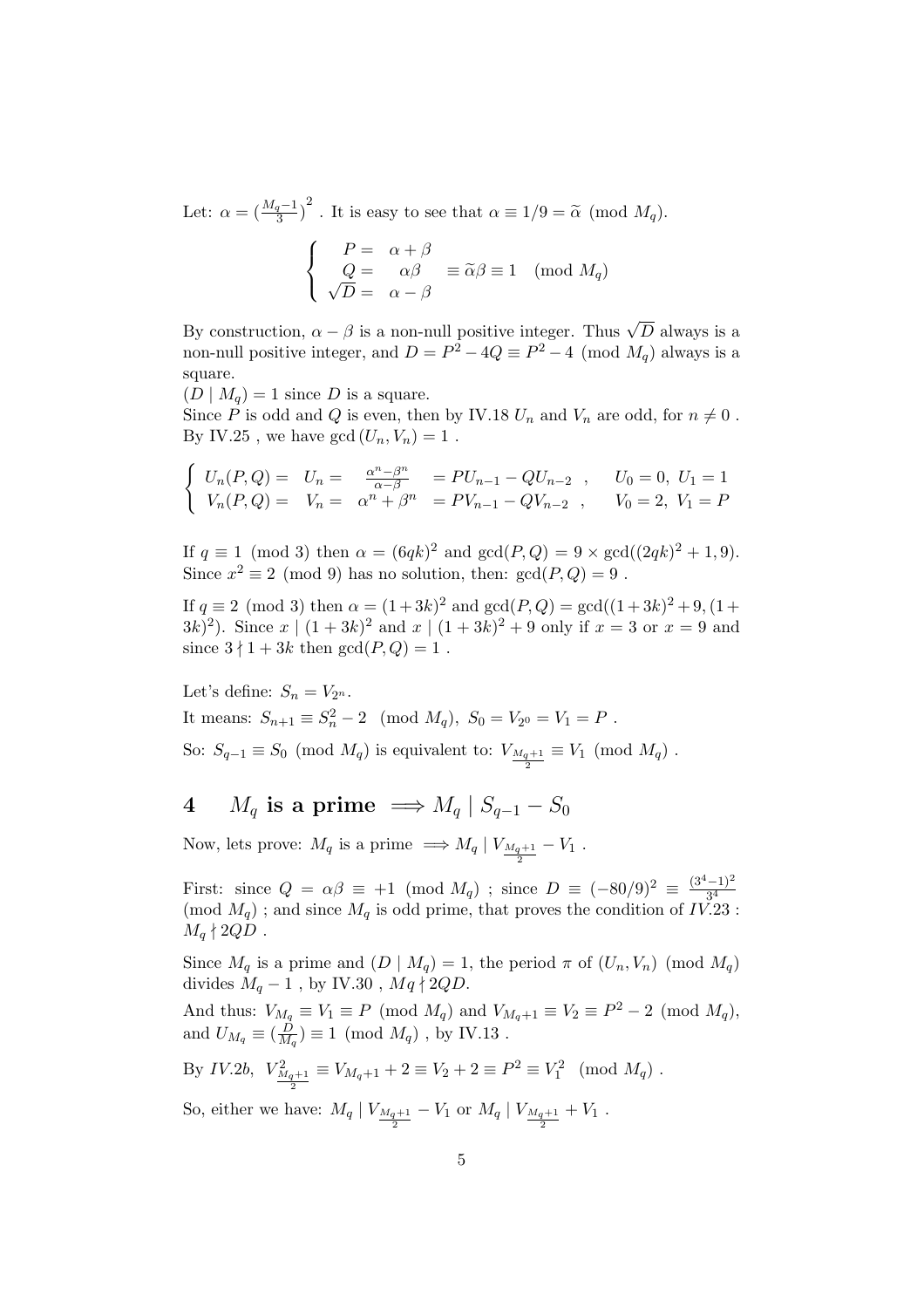Now:  $V_{\frac{M_q-1}{2}} = \alpha^{\frac{M_q-1}{2}} + \beta^{\frac{M_q-1}{2}} \equiv (3^{M_q-1})^{-1} + 3^{M_q-1} \pmod{M_q}$ . Since  $M_q$  is a prime (and thus coprime to 3), by Fermat little theorem we have:  $3^{\overrightarrow{M}_q-1} \equiv 1 \pmod{M_q}$ . And thus:  $V_{\frac{M_q-1}{2}} \equiv 1^{-1} + 1 \equiv 2 \pmod{M_q}$ . Now, by IV.23,  $\psi(M_q) = M_q - (D \mid M_q) = M_q - 1$ . And:  $U_{\frac{M_q-1}{2}} \equiv 0 \pmod{M_q}$ . Now, by *IV.5b*, we have:  $V_{\frac{M_q-1}{2}} = 2U_{\frac{M_q+1}{2}} - PU_{\frac{M_q-1}{2}}$ . Since  $U_{\frac{M_q-1}{2}} \equiv 0$  and  $V_{\frac{M_q-1}{2}} \equiv 2 \pmod{M_q}$ , then  $U_{\frac{M_q+1}{2}} \equiv 1 \pmod{M_q}$ . By *IV.7a*, we have:  $U_{\frac{M_q+1}{2}}V_1 - U_1V_{\frac{M_q+1}{2}} \equiv 2U_{\frac{M_q-1}{2}} \pmod{M_q}$  and thus:  $V_{\frac{M_q+1}{2}} \equiv 1 \times P - 2 \times 0 \equiv P \pmod{M_q}$ . So we have:  $(U_{\frac{M_q-1}{2}}, V_{\frac{M_q-1}{2}}) \equiv (0, 2)$  and  $(U_{\frac{M_q+1}{2}}, V_{\frac{M_q+1}{2}}) \equiv (1, P) \pmod{M_q}$ , proving that the period  $\pi = \pi(M_q)$  of  $(U_n, V_n)$  (mod  $M_q$ ) divides  $\frac{M_q-1}{2}$ ! So, at the end:  $V_{\frac{M_q+1}{2}} \equiv P \equiv V_1 \pmod{M_q}$  and thus:  $M_q \mid V_{\frac{M_q+1}{2}} - V_1$ .

And, equivalently:  $M_q | S_{q-1} - S_0$ .

5 
$$
\rho = order(3, M_q) = 2\pi(M_q) = 2\pi
$$

There is another, much shorter, way to prove the previous result. By definition,  $\rho = order(3, M_q)$  is the least n such that  $3^n \equiv 1 \pmod{M_q}$ . Then, we have: ½

$$
\begin{cases}\n\alpha^{\rho/2} = (3^{-2})^{\rho/2} = (3^{\rho})^{-1} \equiv 1 \text{ (mod } M_q) \\
\beta^{\rho/2} = (3^2)^{\rho/2} = 3^{\rho} \equiv 1 \text{ (mod } M_q)\n\end{cases}
$$

And thus: (

$$
\begin{cases}\nU_{\rho/2} = \frac{\alpha^{\rho/2} - \beta^{\rho/2}}{\alpha - \beta} \equiv 0 \quad (\text{mod } M_q) \\
V_{\rho/2} = \alpha^{\rho/2} + \beta^{\rho/2} \equiv 2 \quad (\text{mod } M_q)\n\end{cases}
$$

And, by the definition of  $\rho$ ,  $\rho/2$  is the least n such that  $(U_n, V_n) \equiv (0, 2)$ (mod  $M_q$ ). Which means that  $\frac{\rho}{2} = \pi = \pi(M_q)$ , which is the period of  $(U_n, V_n)$  (mod  $M_q$ ) as we have seen previously.

Since, when N is prime, we have:  $order(a, N) | N - 1$ , then with  $M_q$  prime:  $\pi \mid \frac{M_q-1}{2}$  $\frac{q-1}{2}$  and  $\pi$  is odd since  $\frac{M_q-1}{2}$ .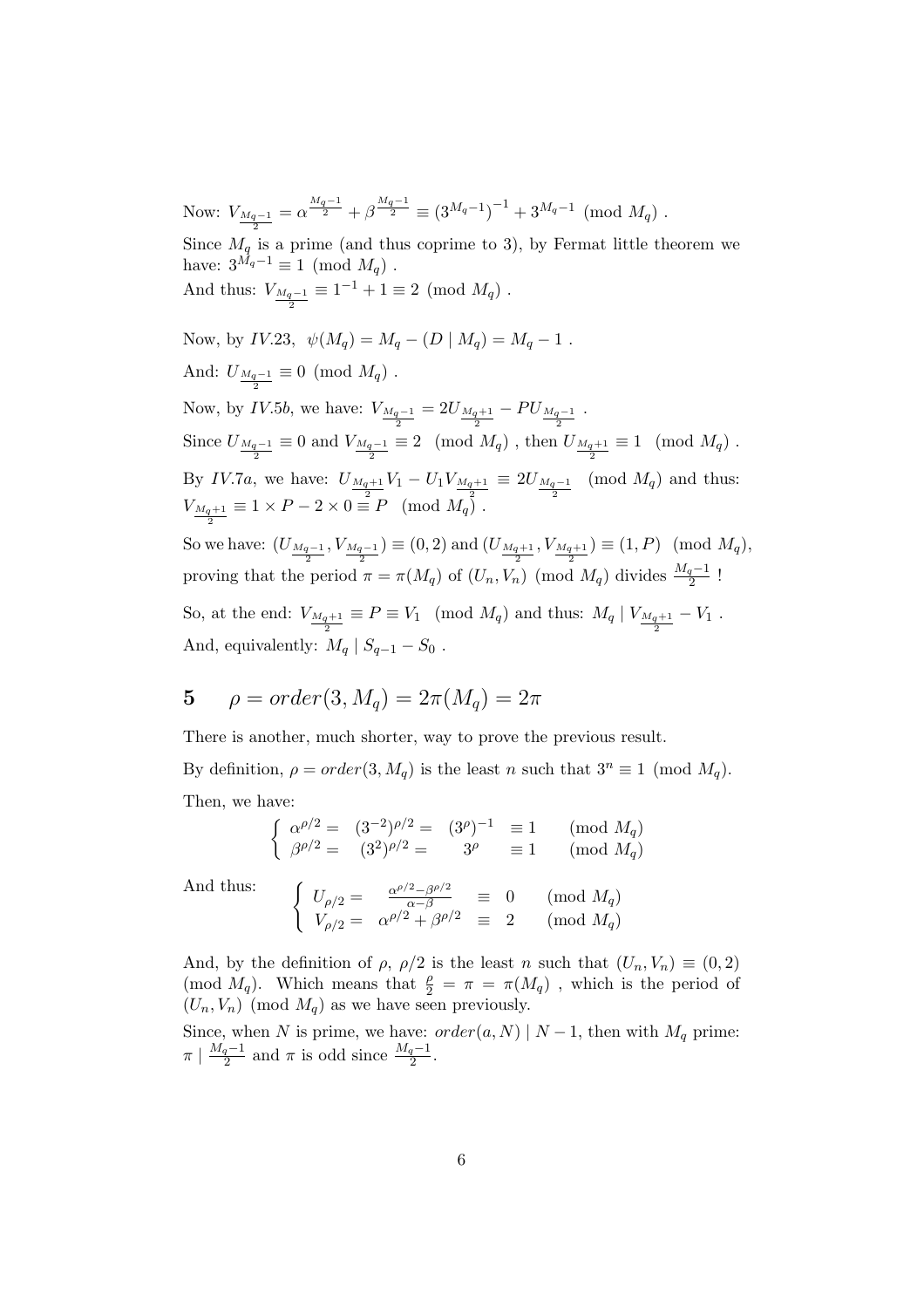6 (  $M_q$  |  $S_{q-1}-S_0$  and  $\prod_0^{q-2} S_i \equiv 1$  )  $\implies M_q$  is prime

Now the difficult part...

 $6.1$  $M_q-1$  $\frac{q^{-1}}{2}$  and  $\pi$  is odd

 $(\forall (letter)$  is a reference to the table of this section.)

Hereafter,  $n = 2^{q-1}$  and  $2n = 2^q$ .

We have:

$$
\prod_0^{q-2} S_i = \prod_0^{q-2} V_{2^i} \equiv 1 \pmod{M_q}
$$

And we know:  $V_{2^{q-1}} \equiv V_1 \pmod{M_q} \rightarrow (a)$ .

Since (IV.2a):  $U_{2n} = U_n V_n$  then  $U_{2q} = U_1 V_1 V_2 V_4 ... V_{2q-1} = \prod_{0}^{q-1}$  $_0^{q-1}V_{2^i}\,\equiv\,$  $1 \times V_{2^{q-1}}$  and thus:  $U_{2n} = U_{2^q} \equiv V_1 \equiv P \pmod{M_q} \quad \rightarrow (b)$ .  $U_{2^q} = U_{2^{q-1}} V_{2^{q-1}} \equiv V_{2^{q-1}} \pmod{M_q}$  entails  $U_n = U_{2^{q-1}} \equiv 1 \pmod{M_q}$  →  $(c).$ 

Since (IV.4b):  $V_{2n} = \frac{V_n^2 + DU_n^2}{2}$ , then  $V_{2q} = \frac{V_{2q-1}^2 + DU_{2q-1}^2}{2} \equiv \frac{P^2 + (P^2 - 4) \times 1}{2}$  $P^2 - 2$  and thus  $V_{2^q} \equiv V_{2^1} \pmod{M_q} \rightarrow (d)$ .

Since (IV.2a and IV.5b):  $U_{2n} = 2U_{n+1}U_n - PU_n^2$ , then  $U_{n+1} = \frac{U_{2n} + PU_n^2}{2}$  $\frac{2P}{2} \equiv P \pmod{M_q} \quad \rightarrow (e).$ 

Now (IV.4a):  $U_{2n+1} = U_{n+1}^2 - QU_n^2 \equiv P^2 - 1 \pmod{M_q} \quad \rightarrow (f)$ .

And:  $U_{2n+1} = PU_{2n} - QU_{2n-1} \equiv P^2 - U_{2n-1}$ . And thus:  $U_{2n-1} = U_{2q-1} \equiv 1$  $\pmod{M_q} \quad \Leftrightarrow (q)$ .

Then:  $U_{2n} = PU_{2n-1} - QU_{2n-2} \equiv P - U_{2n-2} = P \pmod{M_q}$ . And thus:  $U_{2n-2} = U_{2^q-2} \equiv 0 \pmod{M_q}$   $\rightarrow (h)$ .

By (IV.2a):  $U_{2(n-1)} = U_{n-1}V_{n-1}$  and  $U_{2n-2} \equiv 0 \pmod{M_q}$ . Then:  $U_{n-1} = U_{2^{q-1}} \equiv 0 \pmod{M_q} \rightarrow (i)$ .

We have (IV.3):  $U_{n+(n-1)} = V_{n-1}U_n - Q^n U_{n-(n-1)} \equiv V_{n-1}U_n - 1$ . Thus  $V_{n-1} = V_{2^{q-1}} = \frac{U_{2n-1}+1}{U_n}$  $\frac{1}{U_n} \equiv \frac{1+1}{2} = 2 \pmod{M_q} \quad \Leftrightarrow (j).$ 

So, since we have:  $(U_{n-1}, V_{n-1}) \equiv (0, 2) \pmod{M_q}$  and  $(U_n, V_n) \equiv (1, P)$ then it means that,  $\pi = \pi(M_q)$  being the period of the  $(U, V)$  sequence (mod  $M_q$ ), we have:  $\pi | n - 1 = 2^{q-1} - 1 = \frac{M_q - 1}{2}$ . And thus,  $\pi$  is odd.

Moreover, since:  $1 \times M_q - 2 \times \frac{Mq-1}{2} = 1$ , then  $\gcd(M_q, \frac{Mq-1}{2})$  $\frac{q-1}{2}$ ) = 1. So, since  $\pi \mid \frac{Mq-1}{2}$  $\frac{q-1}{2}$ , then  $\pi \nmid M_q$ .

 $\pi$  being the period of  $(U_n, V_n)$  (mod  $M_q$ ) means :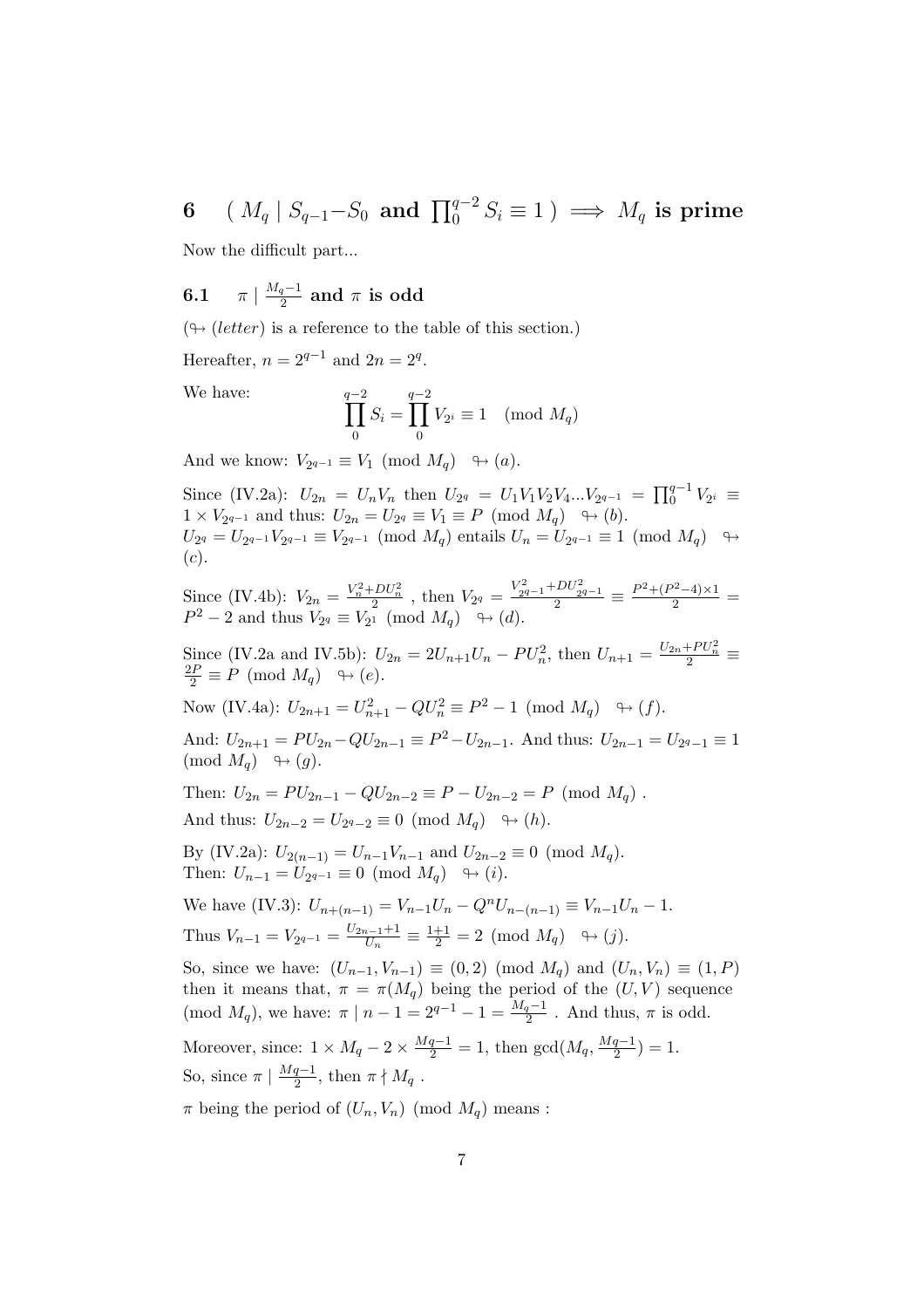| $\dot{i}$ | $\dot{i}$                   | $U_i \pmod{M_q}$ | $V_i \pmod{M_q}$       |
|-----------|-----------------------------|------------------|------------------------|
| 0         |                             | O                | $\boldsymbol{2}$       |
| 1         |                             | 1                | $\mathbf P$            |
| .         |                             |                  |                        |
| $n-1$     |                             | $0^{(i)}$        | 2(j)                   |
| $\, n$    | $\frac{2^{q-1}-1}{2^{q-1}}$ | $1^{\circ}$      | $P^{(a)}$              |
| $n+1$     | $2^{q-1}+1$                 | $P^{(e)}$        |                        |
|           |                             |                  |                        |
| $2n-2$    | $2^q-2$                     | $0^{(h)}$        |                        |
| $2n-1$    | $2^q-1$                     | $1^{\,(g)}$      |                        |
| 2n        | 2 <sup>q</sup>              | $P^{(b)}$        | $P^2-2$ <sup>(d)</sup> |
| $2n+1$    | $2^q + 1$                   | $P^2-2^{(f)}$    |                        |

Table 1:  $(U_i, V_i) \pmod{M_q}$ 

 $(U_{j\pi+i}, V_{j\pi+i}) \equiv (U_i, V_i) \pmod{M_q}$ , with  $i = 0...\pi - 1$  and j being any positive or negative integer.

#### $6.2$  $V_{2<sup>i</sup>}$  are pairwise relatively prime

In P. Ribenboim's book, page 7, we have the property:  $S_0$  odd and  $S_{n+1} = S_n^2 - 2$ , then  $S_n$  are pairwise relatively prime. Also, Bordells shown :  $S_n - 2 = S_{n-2}^2 S_{n-3}^2 ... S_0^2 (S_1 - 2)$ . And thus  $V_{2^n} - 2 =$ ( $V_2 - 2$ )  $\prod_0^{n-2} V_{2^i}^2$  and  $V_{2^n} \equiv V_2 \pmod{M_q}$ .

By definition:  $\alpha = \left(\frac{M_q-1}{3}\right)^2$ , and we know:  $M_q - 1 \equiv 0 \pmod{6}$ . Thus we have :  $(2q)^2 | \alpha$ . Since:  $S_0 = V_{2^0} = P = \alpha + \beta = (2qk)^2 + 9$  then:  $S_0$  is odd. As a conclusion,  $S_i = V_{2^i}$  are pairwise relatively prime:  $gcd(V_{2^i}, V_{2^j}) = 1$ .

## 6.3  $\pi \nmid 2^j - 1, j = 1..q - 2$

We know:  $\pi \mid 2^{q-1} - 1$  and  $V_{2^q-1} \equiv V_1 \pmod{M_q}$ , and that  $V_{2^{q-1}} \ncong V_1$ (mod  $M_q$ ) for  $i = 2...q - 1$ . Thus:  $\pi \nmid 2^{q-1} - 2^{q-i} = 2^{q-i}(2^{i-1} - 1)$ . Since  $\pi$  is odd, then:  $\pi \nmid 2^{i-1} - 1$ , or:  $\pi \nmid 2^j - 1$ ,  $j = 1...q - 2$ .

#### 6.4  $\omega = \pi$

By Hinkel 5.35 and 5.32, we have:  $(U_n, V_n) \equiv (0, 2) \pmod{N} \Longrightarrow \pi = \pi(N) \mid n.$ And, when  $Q \equiv 1 \pmod{N}$ , then :  $\pi(N) = \omega(N)$  or  $\pi(N) = 2\omega(N)$ .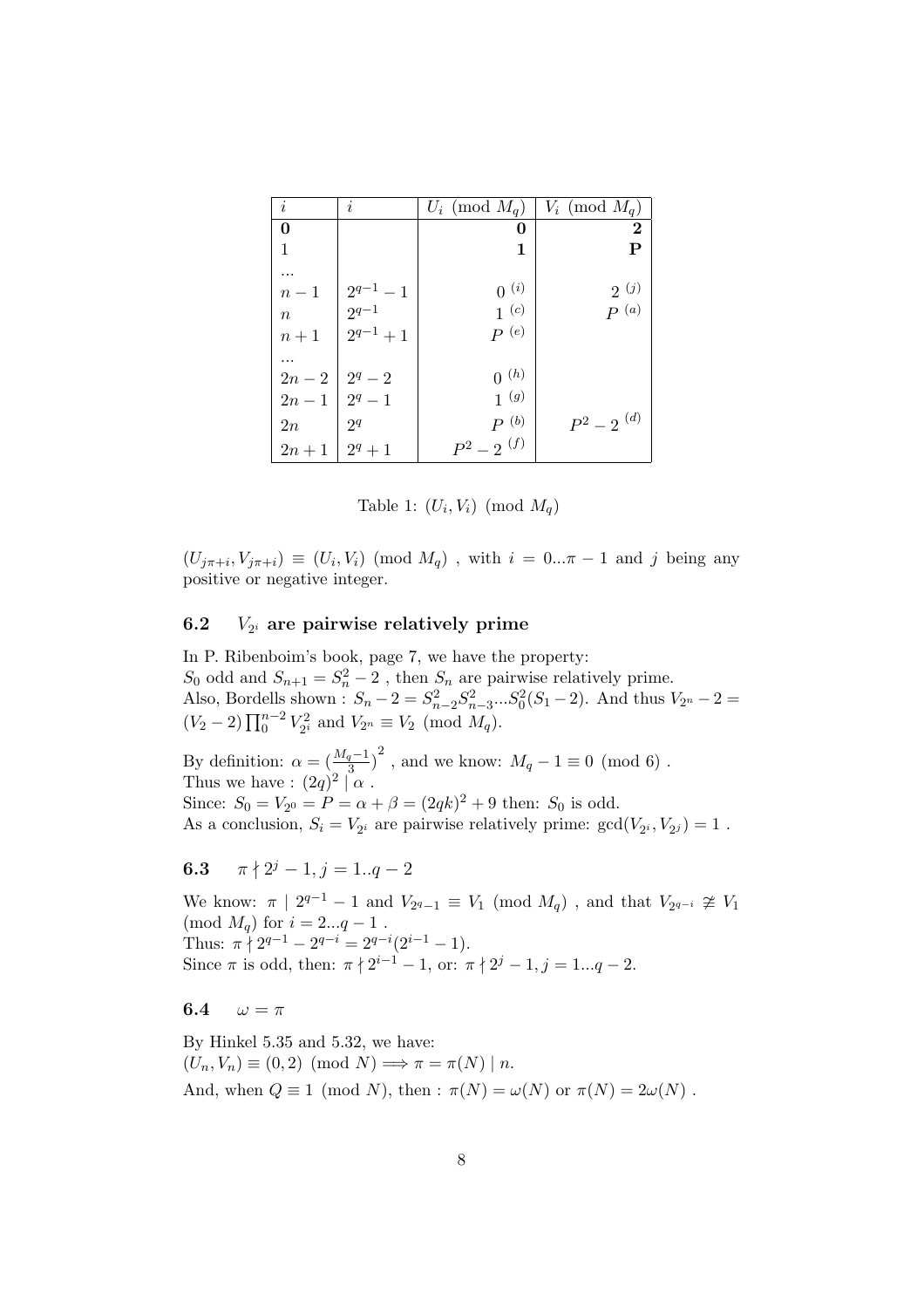Now, since we have proved previously that  $\pi$  is odd, then:  $\pi = \omega$ .

## 6.5 Half period

Since we have, by IV.3a and IV.3b, :  $Q^nU_{-n} = -U_n$  and  $Q^nV_{-n} = V_n$  and  $Q \equiv 1 \pmod{M_q}$  then:  $(U_{-n}, V_{-n}) \equiv (-U_n, V_n) \pmod{M_q}$ .

And, with  $\pi = \pi(M_q)$  being the period of the  $(U_n, V_n)$  sequence, we have:  $(U_{\pi-i}, V_{\pi-i}) \equiv (-U_i, V_i) \pmod{M_q}, \ \ i = 0... \lfloor \frac{\pi-1}{2} \rfloor$  $\frac{-1}{2}$ .

## 6.6 Is it Useless ?!!  $\omega = \Omega = \pi$

By definition:  $\omega \leq \Omega \leq \pi$  . First, let say:  $\frac{\pi-1}{2}$  $\frac{-1}{2}$   $\rfloor < \omega < \pi$  . Then:  $U_{\pi-\omega} \equiv -U_{\omega} = 0 \pmod{M_q}$  and  $V_{\pi-\omega} \equiv -V_{\omega} \equiv 2 \pmod{M_q}$ . Thus:  $\omega(M_a) = \pi - \omega < \omega$ , which is a contradiction. Now, let say:  $0 < \omega \leq \pi \frac{\pi - 1}{2}$  $\frac{-1}{2}$ ]. Thus:  $2\omega < \pi$ . Then:  $U_{\omega} \equiv 0 \pmod{M_q}$  and  $U_{2\omega} \equiv U_{\omega}V_{\omega} \equiv 0 \pmod{M_q}$ . But, we know:  $V_{2\omega} = \frac{V_{\omega}^2 + DU_{\omega}^2}{2} \equiv \frac{4}{2} = 2 \equiv V_{\omega} \pmod{M_q}$ . And:  $U_{2\omega+1} = \frac{U_{2\omega}V_1 + U_1V_{2\omega}}{2} \equiv \frac{2}{2} = 1 \pmod{M_q}$ . And:  $V_{2\omega+1} = \frac{V_{2\omega}V_1 + DU_{2\omega}^2U_1}{2} \equiv \frac{2P}{2} = P \pmod{M_q}$ . So, we have:  $(U_{2\omega}, V_{2\omega}) \equiv (0, 2) \pmod{M_q}$  and  $(U_{2\omega+1}, V_{2\omega+1}) \equiv (1, P)$ (mod  $M_q$ ) which means that  $2\omega$  is also a period of  $(U, V)$  but lower than  $\pi$ , which is impossible.

Thus:  $\omega = \pi$ .

## **6.7** q |  $\pi$  and q |  $\pi_i$

How to prove that ??????????????????

6.8  $\pi \mid \frac{M_q-1}{3^i}$  $\frac{q-1}{3^i}, i = 0, 1, 2$ 

How to prove that ??????????????????

## **6.9** Properties of  $(U_n, V_n)$  (mod  $f_i$ )

Here,  $(a | b)$  is the Jacobi symbol. We have:  $M_q =$ ⊥e<br>⊥  $f_i = F_1F_2$  and  $(D \mid M_q) = 1 = (D \mid F_1F_2)$ . It is well known that:  $M_q \equiv -1 \pmod{8}$  and  $f_i \equiv \pm 1 \pmod{8}$ . Thus let say:  $F_1^+ \equiv +1 \pmod{8}$  and:  $F_2^- \equiv -1 \pmod{8}$ .

We have:  $\frac{F_1^+ - 1}{2} \equiv 0 \pmod{4}$  and  $\frac{F_2^- - 1}{2} \equiv 3 \pmod{4}$ .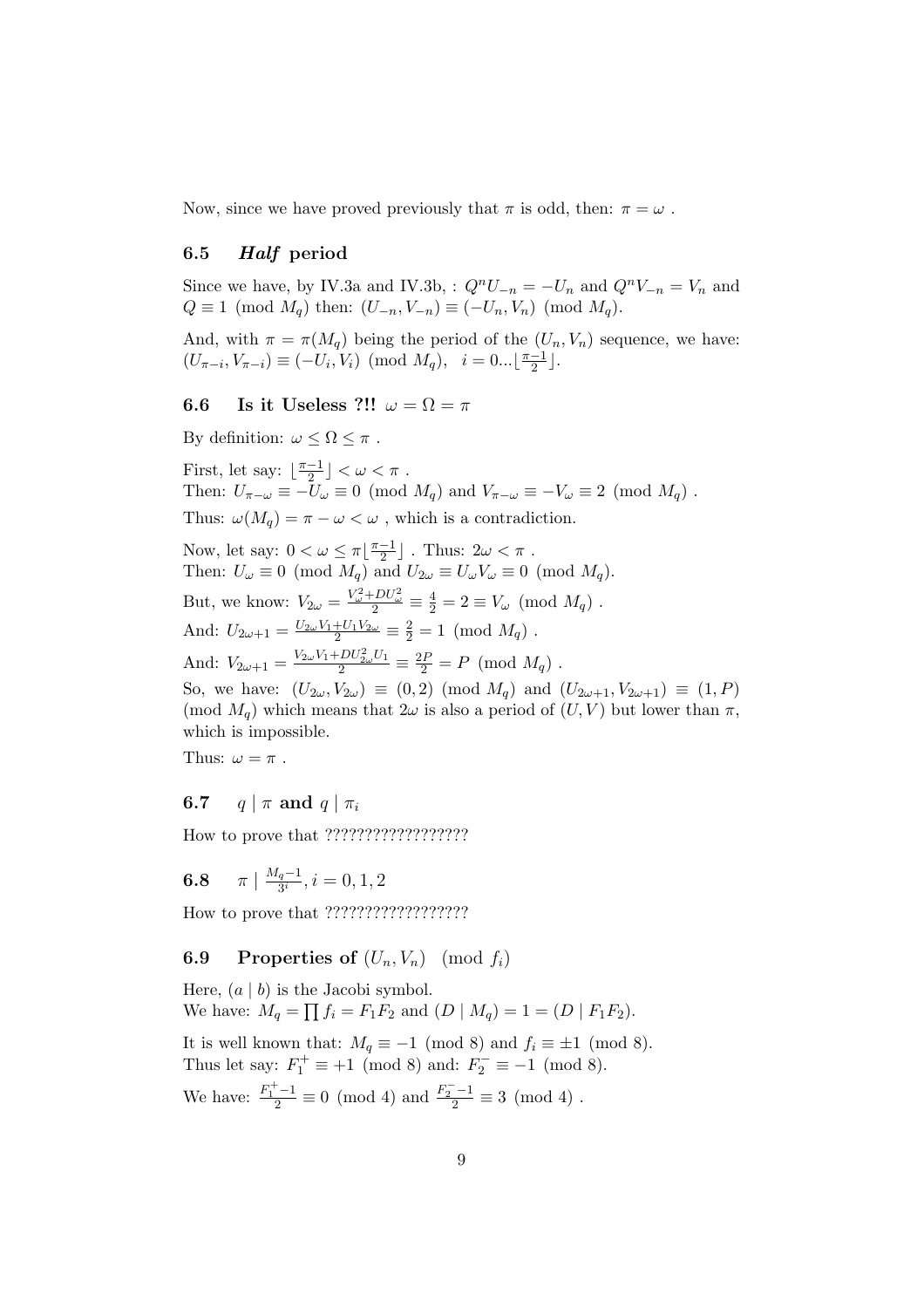We have:  $(D | M_q) = 1 = (D | F_1^+)(D | F_2^-)$  and:  $(D | F_{1,2}) = \epsilon(F_{1,2} | D)(-1)^{\frac{F_{1,2}-1}{2} \times \frac{D-1}{2}}.$ Since  $D > 0$  and  $F_{1,2} > 0$  is odd, then  $\epsilon = 1$ .

Since  $D = (\alpha - \beta)^2$  with  $\beta = 9$  and  $\alpha = (\frac{M_q - 1}{\beta})^2 = (\frac{6qa}{3})^2 = (2qa)^2$  even, then  $\alpha - \beta$  is odd, and  $D = 4K + 1$ . Thus:  $\frac{D-1}{2} = 2K$ .

$$
(D \mid F_1^+) = (F_1^+ \mid D)(-1)^{8k} = (F_1^+ \mid D).
$$

$$
(D \mid F_2^-) = (F_2^- \mid D)(-1)^{(3+4k)\times 2K} = (F_2^- \mid D).
$$

The same reasonning holds when replacing  $F_1^+$  by  $f_i^+$  and  $F_2^-$  by  $f_i^-$ .

Now: 
$$
1 = (D \mid M_q) = (D \mid F_1^+)(D \mid F_2^-) = (F_1^+ \mid D)(F_2^- \mid D).
$$

Since D is a square, we have:  $(D | p) = (\sqrt{D} | p)^2 = 1$  and thus:  $(D | p)$  $F_{1,2}$ ) =  $(D | f_i) = 1$ .

 $6.10$  $\pi_i \mid f_i - 1$ 

Since  $M_q \nmid 2QD$  then  $f_i \nmid 2QD$ . Since  $f_i$  is prime, and since we have shown that  $(D | f_i) = 1$  and by IV.30 we have:  $\pi_i = \pi(f_i)$  exists and  $\pi_i | f_i - 1$ .

6.11  $Q \equiv 1 \pmod{f_i}$ 

 $Q = \alpha \beta \equiv 1 \pmod{M_q} \equiv 1 \pmod{\prod f_i}.$ 

Thus it is obvious that:  $Q \equiv 1 \pmod{f_i}$  for each i.

## Obvious ???? Hummmmmmmm

## 6.12  $\pi = lcm(\pi_i)$

Let recall:

 $\pi_i = \pi(f_i)$  is the period of  $(U_n, V_n)$  modulo  $f_i$ .  $\pi = \pi(M_q)$  is the period of  $(U_n, V_n)$  modulo  $M_q =$  $\overline{a}$  $f_i$ .

All  $f_i$  are prime and thus we have:  $gcd(\prod f_i,$  $\overline{a}$  $f_j$  = 1 where  $i \neq j$ . Thus, we can group the divisors of  $M_q$  in two sets:  $F_1$  and  $F_2$  that are the product of different divisors  $f_i$  of  $M_q$ . In the (not-expected) case that there exists some  $f_i$  such that  $f_i^u \mid M_q$  with  $u > 1$ , then all such divisors are grouped in the same set F<sup>1</sup> or F2. Hummmm Am I correct ????????????

Let say:  $m = lcm(\pi_1, \pi_2)$ . We have:  $m = k_1 \pi_1 = k_2 \pi_2$ .

Thus:  
\n
$$
\begin{cases}\nU_m = U_{k_1 \pi_1} \equiv U_{\pi_1} \equiv U_0 \equiv 0 \pmod{F_1} \\
U_m = U_{k_2 \pi_2} \equiv U_{\pi_2} \equiv U_0 \equiv 0 \pmod{F_2}\n\end{cases}
$$

Since  $gcd(F_1, F_2) = 1$  then:  $U_m \equiv 0 \pmod{F_1F_2}$ .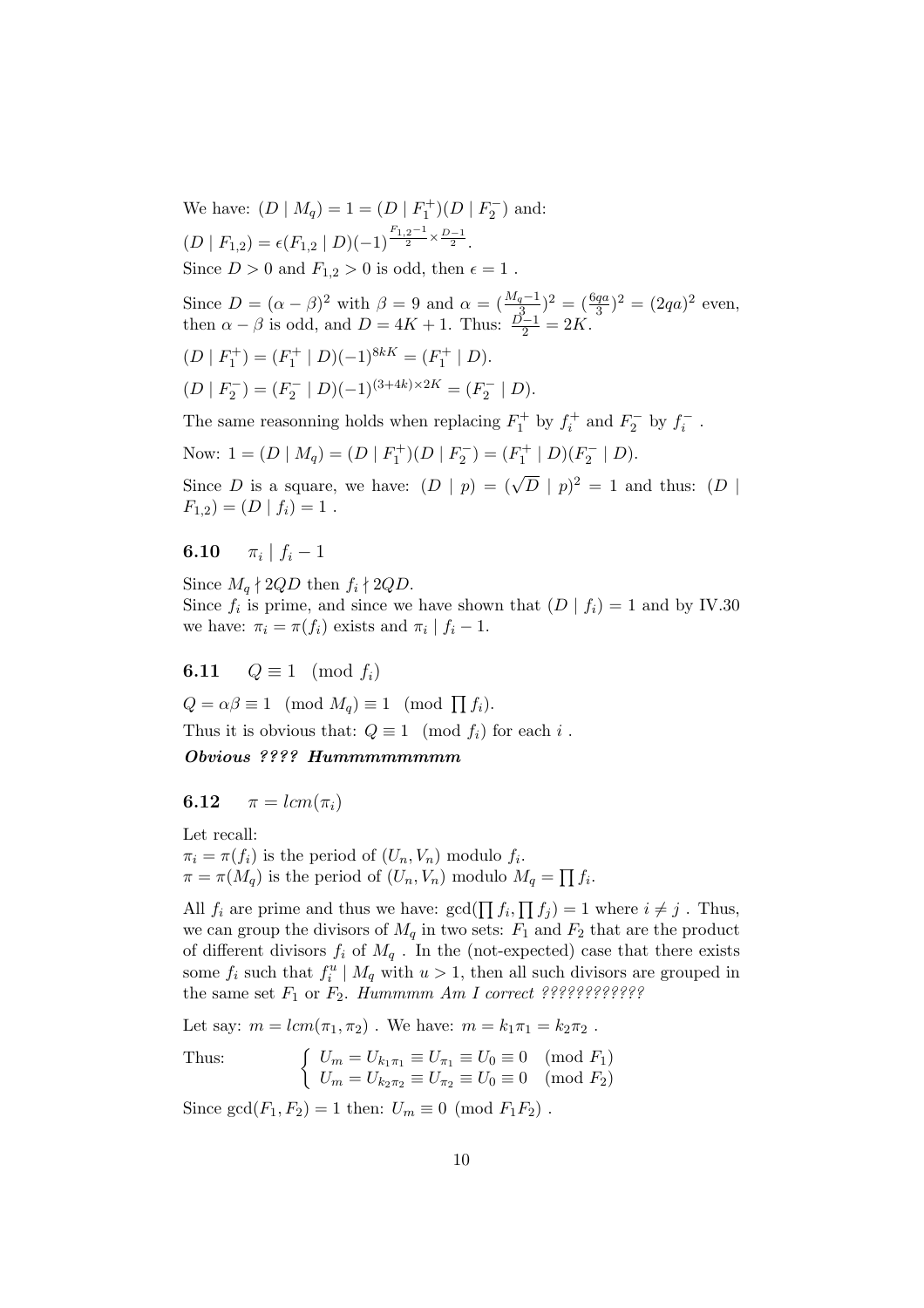Also: 
$$
\begin{cases} U_{m+1} = U_{k_1\pi_1+1} \equiv U_{\pi_1+1} \equiv U_1 \equiv 1 \pmod{F_1} \\ U_{m+1} = U_{k_2\pi_2+1} \equiv U_{\pi_2+1} \equiv U_1 \equiv 1 \pmod{F_2} \end{cases}
$$

Since  $gcd(F_1, F_2) = 1$  then:  $U_{m+1} - 1 \equiv 0$  and thus:  $U_{m+1} \equiv 1 \pmod{F_1F_2}$ .

Now, since  $U_{m+1} = \frac{V_m U_1 + U_m V_1}{2} \equiv \frac{V_m}{2} \pmod{F_1 F_2}$ , thus  $V_m \equiv 2 \pmod{F_1 F_2}$ . And, since  $V_{m+1} = \frac{V_m V_1 \overline{+}DU_m U_1}{2} \equiv \frac{PV_m}{2} \pmod{F_1 F_2}$ , thus  $V_{m+1} \equiv P$ .

Which shows that m is a period of  $(U_n, V_n)$  (mod  $F_1F_2$ ).

Now, since  $m = lcm(\pi_1, \pi_2)$  is the least number that divides both  $\pi_1$  and  $\pi_2$ , there is no number t lower than m such that t is a period of  $(U_n, V_n)$  $\pmod{F_1F_2}$ .

As a conclusion, the combination of each period  $\pi_i$  of  $(U_n, V_n)$  modulo a factor  $f_i$  of  $M_q$  implies that the period  $\pi$  of  $(U_n, V_n)$  modulo  $M_q$  is equal to the least common multiple of the periods  $\pi_i : \pi = lcm(\pi_i)$ .

# **6.13**  $lcm(A_1^+, A_2^-)$   $\nmid F_1^+F_2^- - 1$

Let say:  $F_1^+ - 1 = 2qA_1^+$  and  $F_2^- - 1 = 2qA_2^-$  with  $F_1^+ \equiv +1 \pmod{8}$  and  $F_2^- \equiv -1 \pmod{8}$ .

Now, suppose that  $lcm(A_1^+, A_2^-) | F_1^+F_2^- - 1 = (F_1^+ - 1)F_2^- + F_2^- - 1 =$  $(F_2^- - 1)F_1^+ + F_1^+ - 1$ .

Since we have:  $A_1^+ | lcm(A_1^+, A_2^-)$  and  $A_2^- | lcm(A_1^+, A_2^-)$ , that implies that  $A_1^+ | F_2^- - 1 \text{ and } A_2^- | F_1^+ - 1 \ .$ 

Now, since  $F_1^+ = 1 + 8k_1 = 1 + 2qA_1^+$ , we have:  $qA_1^+ = 4k_1$  and thus:  $A_1^+ \equiv 0$  $(mod 4) since q is odd.$ 

Now,  $A_1^+ = 4K_1$  and  $F_2^- - 1 = -2 + 8K_2$  shows that  $A_1^+ \nmid F_2^- - 1$ . So there is a contradiction, showing that the hypothesis  $(lcm(A_1^+, A_2^-)$  $F_1^+ F_2^- - 1$ ) is wrong.

**6.14** Contradiction between:  $lcm(\pi_i) = \pi$  and  $\pi \mid \frac{M_q-1}{2}$ 2 We have:  $\pi_i | f_i - 1$  for all  $i$  and  $\pi | \frac{M_q - 1}{2} = 3qa | M_q - 1$ .

# 6.15 This is the conclusion I'd like to reach !!

 $\pi(f_i) | f_i - 1$ .  $\pi = lcm(\pi_i)$ .  $lcm(f_i-1) = lcm(2qa_i)$ .  $lcm(a_i)$  $\overline{ }$  $f_i - 1 = M_q - 1$  and  $2q \mid M_q - 1$  thus  $lcm(2qa_i) \nmid M_q - 1$  and  $lcm(f_i - 1) \nmid M_q - 1$ . What can we conclude with π<sup>i</sup> = π(fi) | f<sup>i</sup> − 1 ????????????  $3 \mid 15 \nmid 6$  but  $3 \mid 6$  ........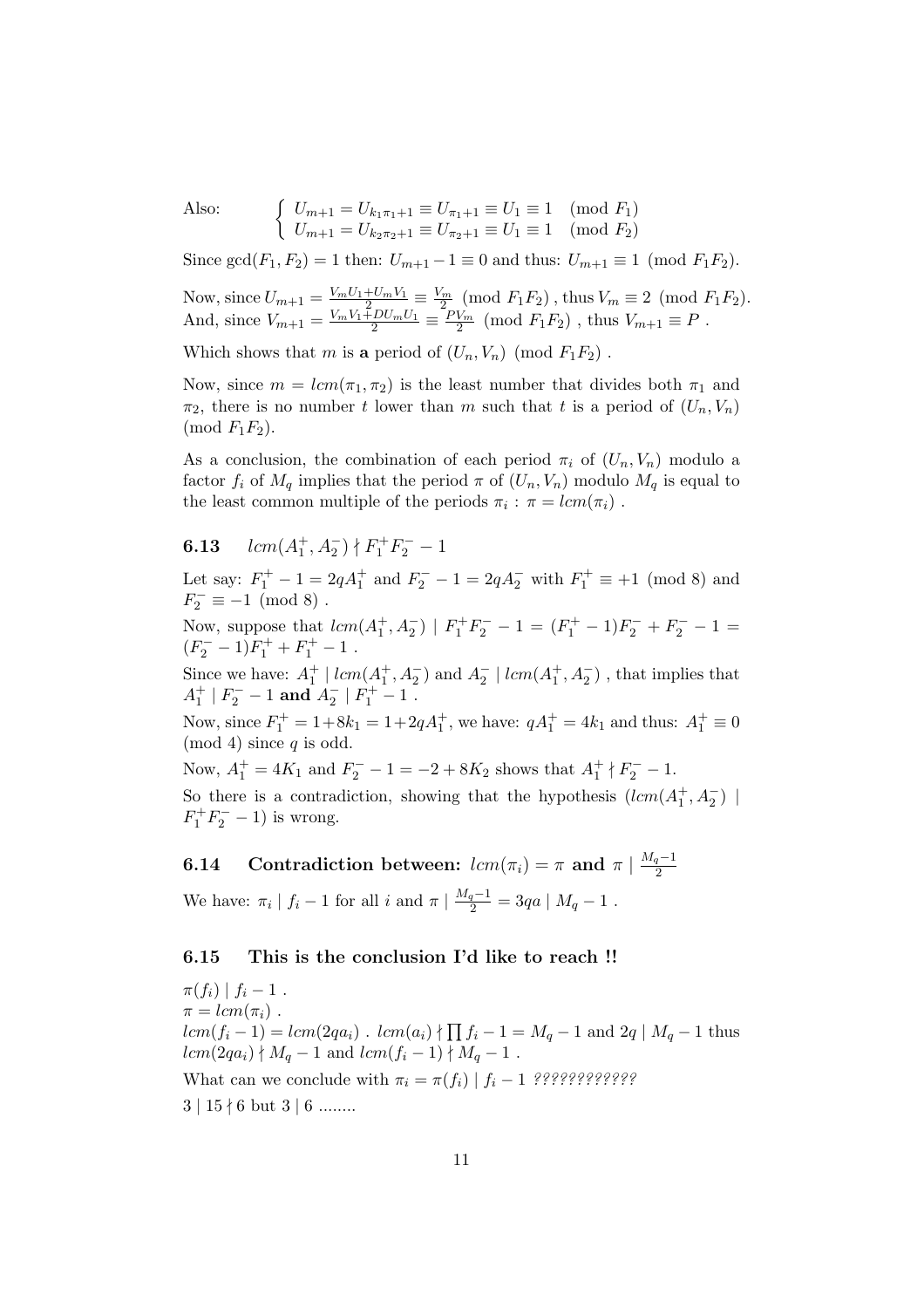So, if  $M_q$  is not a prime, then its period  $\pi$  does not divide  $M_q - 1$ .

## 6.16 Some properties..

........

(D. Shanks, "Solved and Unsolved... 1978": Theorem 20 page 32.) With  $f_i = 2qa_i + 1$  then:

$$
\begin{cases} 3^{qa_i} \equiv +1 \pmod{f_i} & \text{iff } f_i \equiv \pm 1 \pmod{12} \\ 3^{qa_i} \equiv -1 \pmod{f_i} & \text{iff } f_i \equiv \pm 5 \pmod{12} \end{cases}
$$

(W. Stein: Elementary Number Theory, 2004/11, page 73 , 4.5). If  $(a | p) = 1$  and if  $p \equiv 3 \pmod{4}$  then  $a^{\frac{p+1}{4}}$  is a square root of a.

(W. Stein: Elementary Number Theory, 2004/11, page 36 , Lemma 2.5.4) Suppose that a and b have orders r and s respectively and that  $gcd(r, s) = 1$ , then *ab* has order *rs*.

W. Stein: Elementary Number Theory, 2004/11, page 74, Exercise 4.2  $p \geq 5$  prime.

 $(3 | p) = \begin{cases} +1 & \text{iff } p \equiv \pm 1 \pmod{12} \\ 1 & \text{if } p = +5 \end{cases}$  $-1$  iff  $p \equiv \pm 5 \pmod{12}$ 

D. Burton: Elementary Number Theory, 6th Edition, Chapter 8, Problem 4 page 151.

Let say that the order of a (mod n) is r and that the order of b (mod n) is Let say that the order of a (mod<br>s, with  $gcd(r, s) = d$  and  $d = \prod_{i=1}^{m}$  $\sum\limits_{i=0}^{m}\overline{p}_{i}^{u_{i}}.$ 

Then we have:

$$
order(ab, n) = \frac{rs}{\prod_{i=0,m}^{m} p_i^{v_i}} \text{ with } 0 \le v_i \le u_i.
$$

Thus  $order(ab, n) | rs$ , and  $\frac{rs}{d} \leq order(ab, n) \leq rs$ . Obviously, if  $gcd(r, s) = 1$  then  $order(ab, n) = rs$ .

D. Burton: Elementary Number Theory, 6th Edition, Chapter 8, Corollary of 8.1 page 149.

If a has order r modulo n, then the integers  $a, a^2, ..., a^r$  are incongruent modulo n.

W. Stein: Elementary Number Theory, 2004/11, page 73 If  $(a | p) = 1$  and if  $p \equiv 3 \pmod{4}$  then  $a^{\frac{p+1}{4}}$  is a square root of a modulo p.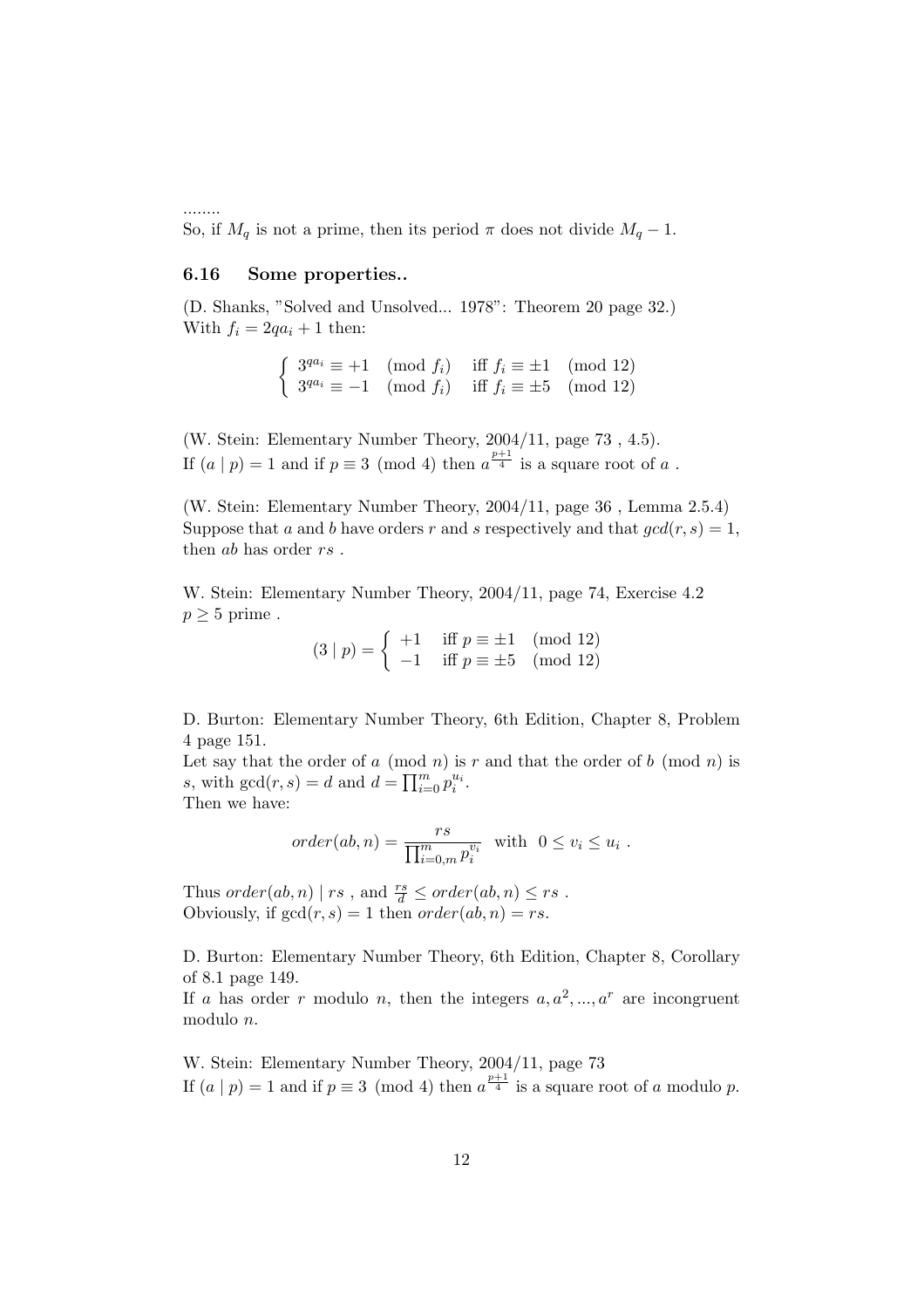## 6.17 An idea...

 $\pi_i \mid \frac{f_i - 1}{2} = qa_i.$ 

Let suppose that  $lcm(\pi_1, \pi_2) | F_1^+ F_2^- - 1$ . Then it entails:  $\pi_1 | F_2^- - 1$  and  $\pi_2 | F_1^+ - 1$ . We know :  $F_1^+ \equiv +1 \pmod{8}$  and  $F_1^+ = 1 + 2qa_1$ . Thus:  $a_1 \equiv 0 \pmod{4}$ . And:  $F_2^- \equiv -1 \pmod{8}$  and  $F_2^- = 1 + 2qa_2$ . Thus:  $qa_2 \equiv -1 \pmod{4}$ . Now,  $\pi_1$  |  $F_2^-$  - 1 entails  $\pi_1$  | -1 + 4 $k_2$  or  $\pi_1 = q$ .

If  $\pi_1$  is even, then this is impossible. How to prove that  $\pi_1$  is even ???? as all experimental data show ! WRONG ! That's wrong for  $q = 43$  with all combinations of  $f_1, f_2, f_3$  ! Check again !!

By Hinkel 5.35, we have:  $V_{\omega_i}^2 \equiv 4 \pmod{f_i}$ . Then: if  $V_{\omega_i} \equiv 2 \pmod{f_i}$  then  $\pi_i = \omega_i$ . And: if  $V_{\omega_i} \equiv -2 \pmod{f_i}$  then  $\pi_i = 2\omega_i$ .

By Hinkel page 18:  $V_n$  – √  $\overline{D}U_n=2\beta^n$ . With:  $n = \omega_i : V_{\omega_i} \equiv 2\beta^{\omega_i} \pmod{f_i}$ . So we have to solve:  $\beta^{\omega_i} \equiv \pm 1 \pmod{f_i}$ .

Since  $\beta = 3^2$  then:  $\beta^{\omega_i} = (3^2)^{\omega_i} = (3^{\omega}_i)^2 \equiv \pm 1 \pmod{f_i}$ . Since  $(-1 | p)_2 = 1$  when  $p \equiv 1 \pmod{4}$  and -1 otherwise, then  $f_i \equiv 1$ (mod 8) is a necessary condition in order to have  $\pi_i = 2\omega_i$ . So, still with  $f_i \equiv 1 \pmod{8}$  then  $x^2 \equiv -1 \pmod{f_i}$  has a solution.

How can we prove that  $x = 3^{\omega}$  ??

We have the following experimental data in table 2, from q in table 3 ( $$ means  $-1.$  + means  $+1$ ):

|  |  | $f_i \pmod{8}$   $f_i \pmod{3}$   $\pi_i/\omega_i$   $\rho_i/\pi_i$   $f_i \pmod{24}$   $q \pmod{3}$ |  |
|--|--|------------------------------------------------------------------------------------------------------|--|
|  |  |                                                                                                      |  |
|  |  |                                                                                                      |  |
|  |  |                                                                                                      |  |
|  |  |                                                                                                      |  |

Table 2: Relationships between  $\omega_i, \pi_i, \rho_i$  for the factors  $f_i$  of  $M_q$ 

#### 6.18 Observed properties of period of Mersenne composites

When  $M_q$  has exactly 2 divisors, with  $\pi_1$  and  $\pi_2$  being the period of  $(U_n, V_n)$ modulo  $f_1$  and  $f_2$  respectiveley, let define:  $s = \pi_1 + \pi_2$ ,  $d = \pi_2 - \pi_1$  (with  $\pi_2 > \pi_1$ ), and  $p = \pi_1 \pi_2$ .

Note that we have:  $q | s, q | d$  and  $q^2 | p$ .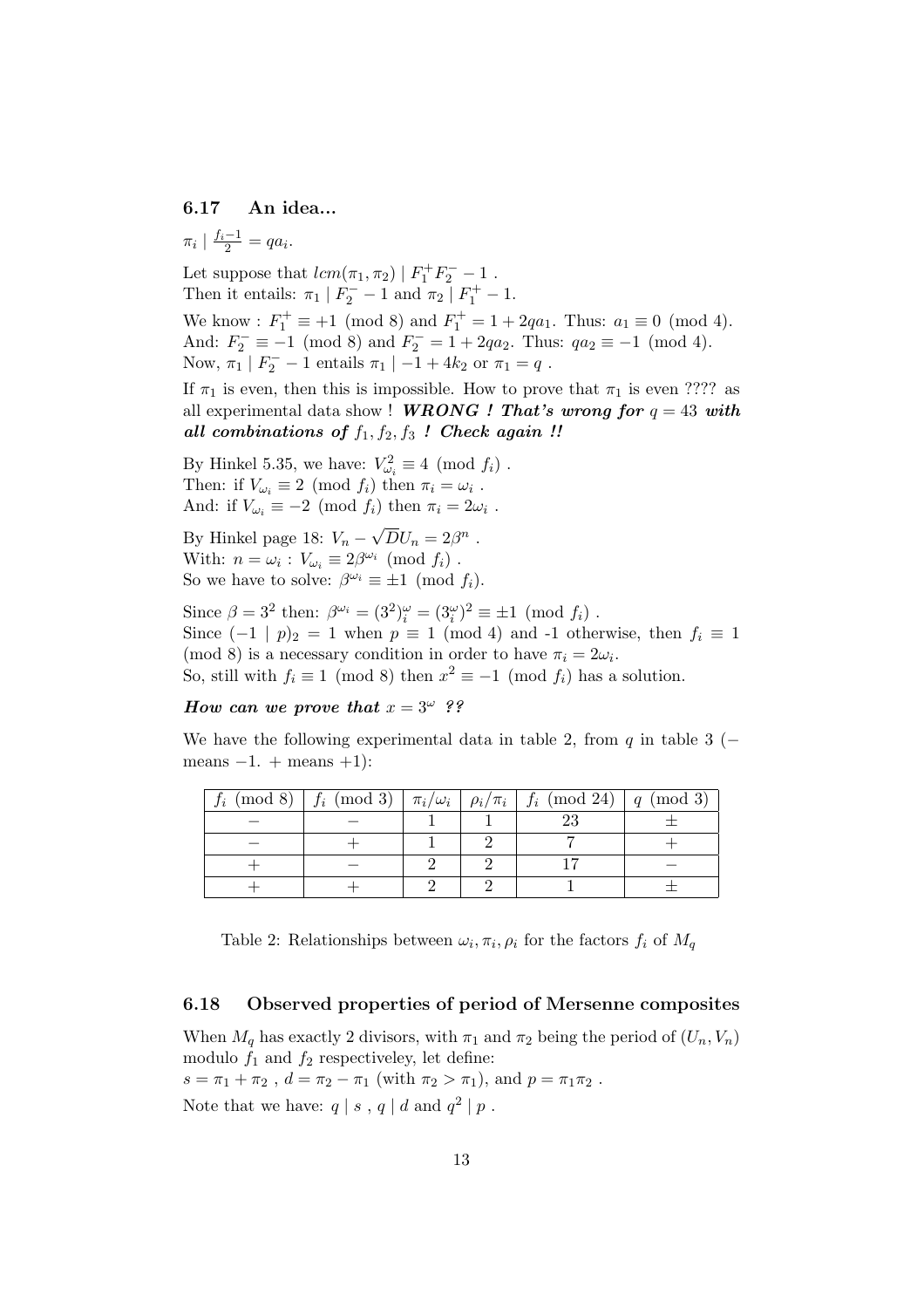And we have:  $1/q \equiv q \pmod{8}$  and  $1/q \equiv q \pmod{3}$ .

We observe the following properties (for  $q = 11, 23, 37, 41$ ):

$$
\begin{cases}\ns \equiv -1 \quad \text{(mod 8)} \\
d \equiv 0 \quad \text{(mod 3)} \\
p \equiv qs \quad \text{(mod 3)}\n\end{cases}
$$

Showing that we (should...) have:

$$
\begin{cases}\ns/q \equiv \mathcal{S} \pmod{8} \\
d/q \equiv \mathcal{D} \pmod{3} \\
p \equiv \mathcal{P} \pmod{3}\n\end{cases}
$$

For  $q = 11, 23, 41 \ (-1 \ (\text{mod } 3))$ , we have:  $s = qS$ ,  $d = D$ ,  $p = q^2P$ . Let call:  $M = M_q$ .

For  $q = 37 (+1 \pmod{3})$ , we have:  $2s = q(\mathcal{S}+3)$ ,  $2d = q(\mathcal{D}-3)$ ,  $2p = q^2 \mathcal{P}$ . Let call:  $M = 2M_q - f_i$ .

And it seems that:  $M = (1 + s)^2 - d^2 = (8x)^2 - (3qy)^2 \equiv 1 \pmod{6q}$ , like  $M_q \dots$ 

## 7 Examples

$$
q = 5 \begin{cases} \n & M_5 = 31 \\ \n & \beta = 9 \\ \n & \alpha = 10^2 = 7 \pmod{M_5} \\ \n & \beta = 109 = 16 \pmod{M_5} \\ \n & \beta = 900 = 1 \pmod{M_5} \\ \n & \gcd(P,Q) = 1 \\ \n & \beta = P^2 - 4Q = 91^2 = 4 \pmod{M_5} \n\end{cases}
$$

 $\pmod{M_5}$   $S_0 = P \equiv 16 \stackrel{1}{\mapsto} 6 \stackrel{2}{\mapsto} 3 \stackrel{3}{\mapsto} 7 \stackrel{4=q-1}{\mapsto} 16$  $\overline{17}3$ 

 $0^3 S_i \equiv 16 * 6 * 3 * 7 \equiv 1 \pmod{M_5}$ 

$$
q = 7
$$
\n
$$
\begin{cases}\nM_7 = 127 \\
\beta = 9 \\
\alpha = 42^2 = 113 \pmod{M_7} \\
Q = \alpha \beta = 15876 \equiv 1 \pmod{M_7} \\
\gcd(P, Q) = 9 \\
D = P^2 - 4Q = 1755^2 \equiv 21 \pmod{M_7}\n\end{cases}
$$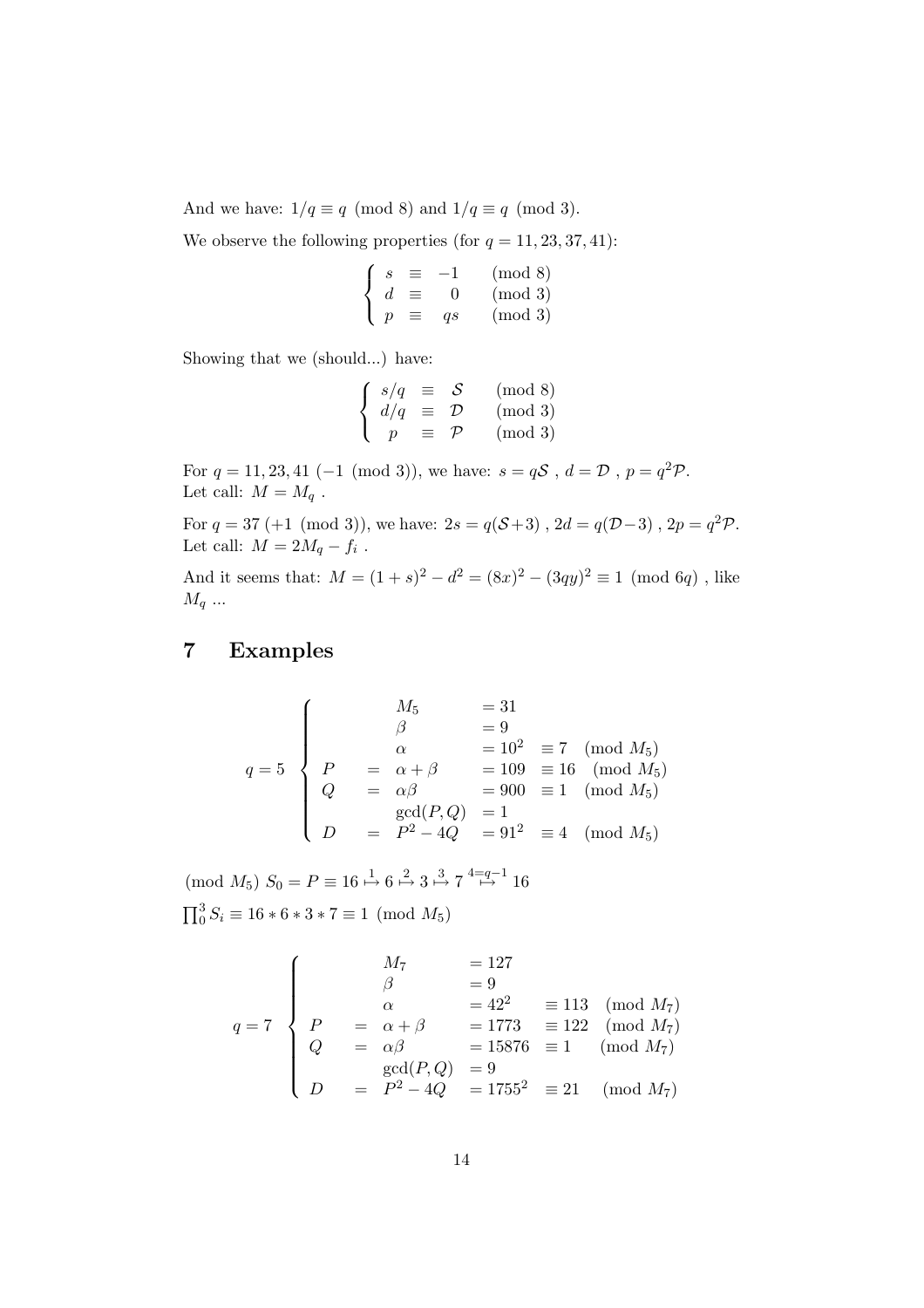$p \mod{M_7}$   $S_0 = P \equiv 122 \stackrel{1}{\mapsto} 23 \stackrel{2}{\mapsto} 19 \stackrel{3}{\mapsto} 105 \stackrel{4}{\mapsto} 101 \stackrel{5}{\mapsto} 39 \stackrel{6=q-1}{\mapsto} 122$  $\overline{17}^5$  $0^{\circ} S_i \equiv 1 \pmod{M_7}$ 

$$
q = 11 \begin{cases} \nM_{11} &= 2047 \\ \n\beta &= 9 \\ \n\alpha &= 682^2 \\ \nQ &= \alpha + \beta \\ \nQ &= \alpha\beta \\ \nD &= P^2 - 4Q \\ \n\end{cases} = 465133 \begin{cases} \n\text{mod } M_{11} \\
\text{mod } M_{11} \\
\text{mod } M_{11} \\
\text{mod } M_{11} \\
\text{mod } M_{11} \\
\text{mod } M_{11} \\
\text{mod } M_{11} \\
\end{cases}
$$

 $p \pmod{M_{11}}$   $S_0 = P \equiv 464 \stackrel{1}{\mapsto} 359 \stackrel{2}{\mapsto} 1965 \stackrel{3}{\mapsto} 581 \stackrel{4}{\mapsto} 1851 \stackrel{5}{\mapsto} 1568 \stackrel{6}{\mapsto} 175 \stackrel{7}{\mapsto}$ 1965  $\stackrel{8}{\mapsto}$  581  $\stackrel{9}{\mapsto}$  1851  $\stackrel{10=q-1}{\mapsto}$  1568

 $\overline{17}9$  $0^9 S_i \equiv 1312 \pmod{M_{11}}$ 

$$
q = 13
$$
\n
$$
\begin{cases}\nM_{13} = 8191 \\
\beta = 9 \\
\alpha = 2730^2 = 7281 \pmod{M_{13}} \\
Q = \alpha \beta = 67076100 \equiv 1 \pmod{M_{13}} \\
D = P^2 - 4Q = 7452891^2 \equiv 888 \pmod{M_{13}}\n\end{cases}
$$
\n(mod  $M_{13}$ )\n
$$
p = P^2 - 4Q = 7452891^2 \equiv 888 \pmod{M_{13}}
$$

 $p(mod M_{13})$   $S_0 = P \equiv 7290 \stackrel{1}{\mapsto} 890 \stackrel{2}{\mapsto} 5762 \stackrel{3}{\mapsto} 2519 \stackrel{4}{\mapsto} 5525 \stackrel{5}{\mapsto} 5957 \stackrel{6}{\mapsto}$  $2435 \stackrel{7}{\mapsto} 7130 \stackrel{8}{\mapsto} 3552 \stackrel{9}{\mapsto} 2562 \stackrel{10}{\mapsto} 2851 \stackrel{11}{\mapsto} 2727 \stackrel{12=a-1}{\mapsto} 7290$ 

 $\overline{11}$  $_{0}^{11} S_{i} \equiv 1 \pmod{M_{13}}$ 

# 8 Periods (mod  $M_q$ )

 $M_q = 1 + 2q\alpha =$  $\overline{a}$  $(1+2q\alpha_i)$ .

In the following table (3),  $\alpha_{[i]}$  is  $\alpha$  when  $M_q$  is prime, and  $\alpha_i$  when  $M_q$  is in the following table (3),  $\alpha_{[i]}$  is  $\alpha$  when  $M_q$  is prime, and  $\alpha_i$  when  $M_q$  is not prime,  $\pi/q \prod \alpha$  always is  $\pi/\prod \alpha_i$ . This shows that the period  $\pi$  depends clearly on  $M_q$  being prime or not.

Note that: 1)  $q | \pi_q$ , and: 2)  $\pi_q$  is odd when  $M_q$  is prime (in bold), though  $\pi_q$  is odd or even when  $M_q$  is not prime.

Now consider the following table (4) (for  $M_q$  prime), and compare with the Frow consider the following table (4) (for  $M_q$  prime), and concolumn  $\pi/q \prod_{i} \alpha_{[i]}$  for q of the previous table with  $M_q$  prime.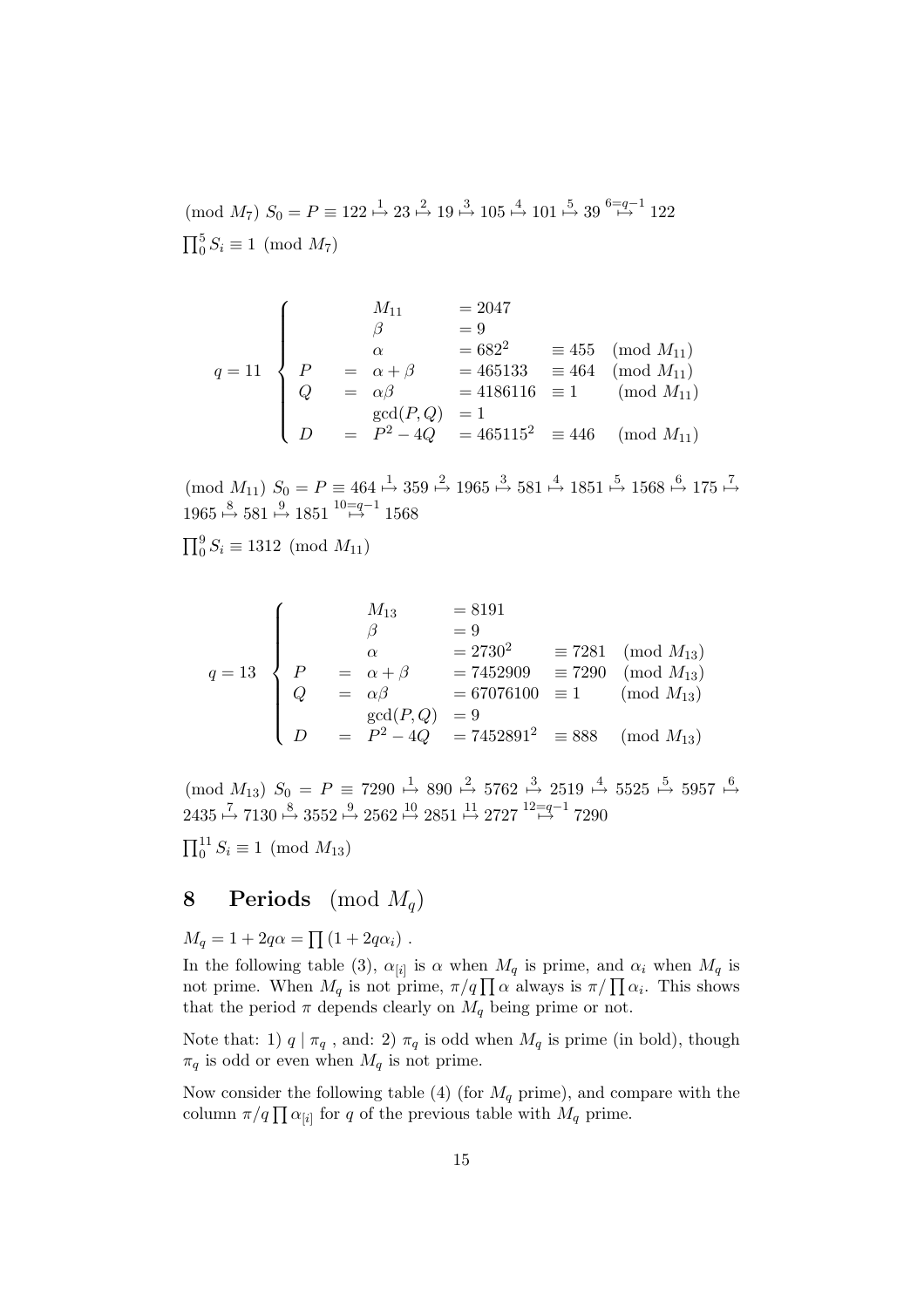| q  | $\pi$       | Factors of $\pi$                   | $(M_q-1)/\pi$             | $q\prod \alpha_{[i]}$ |
|----|-------------|------------------------------------|---------------------------|-----------------------|
| 5  | 15          | 3q                                 | $\bf{2}$                  |                       |
| 7  | 63          | $3^2q$                             | $\bf{2}$                  |                       |
| 11 | 44          | $2^2q$                             | 93/2                      |                       |
| 13 | 455         | 5.7q                               | 18                        | 9                     |
| 17 | 65535       | 3.5. q. 257                        | $\bf{2}$                  |                       |
| 19 | 262143      | $3^3.7.9.73$                       | $\bf{2}$                  |                       |
| 23 | 89240       | $2^3.5.9.97$                       | 182361/1940               |                       |
| 29 | 19836       | $2^2.3^2.19.q$                     | 3085465/114               |                       |
| 31 | 357913941   | 3.7.11. q.151.331                  | 6                         | 3                     |
| 37 | 154079544   | $2^3.3.q.167.1039$                 | 619094385/694052          | 6                     |
| 41 | 13407675188 | $2^2. q. 59. 163. 8501$            | 2199023255551/13407675188 |                       |
| 43 | 118642203   | $3^2 \cdot q \cdot 113 \cdot 2713$ | 22728922538/306569        | 5                     |
| 47 | 165806600   | $2^3.5^2.31.4.569$                 | 1497207322929/1763900     | 48                    |
| 53 | 4007499600  | $2^4.3.5^2.13.37.9.131$            | 5664905191661/2520440     | 100                   |

Table 3: Periods modulo  $M_q$ 

The first part of the table has been built by computing the order  $order(3, M_q)$ . The second part of the table has been built by the following process: 1) Find I the greatest i such that  $M_q - 1 \equiv 0 \pmod{3^i}$ ; 2) With  $n = (M_q - 1)/3^i$ , i = 0..*I* compute  $3^n \pmod{M_q}$  and find O the greatest i such that  $3^n \equiv 1$ (mod  $M_q$ ). We see:  $O \leq I$ .

Based on the data in table 4, we have the conjecture:

$$
\frac{M_q - 1}{order(3, M_q)} = 3^n
$$
 with  $n = 0, 1, 2$ 

I have been warned that the conjecture is wrong for:  $q = 3217$  and many others.... Nuts !!!!

 $q = 3217; M_q = 2^q - 1; M_q - 1 = 3 \times 13 \times order(3, M_q)$ 

## **9** Period (mod  $f_i$ )

Table 5.

The + or − sign before each q indicates if it is  $\pm 1 \pmod{3}$ .

The + or – sign before each  $f_i$  indicates if it is  $\pm 1 \pmod{8}$ .

The + or – sign after each  $f_i$  indicates if it is  $\pm 1 \pmod{3}$ .

Notice that  $\pi_i = \omega_i$  iff  $f_i = -1 \pmod{8}$  and  $\pi_i = 2\omega$  iff  $f_i = +1 \pmod{8}$ .

The last column in table 5 shows the relationship between the  $order(3, f_i)$ and the period  $\pi_i \pmod{f_i}$  of  $(U_n, V_n)$ :  $\frac{order(3, f_i)}{\pi_i}$  is 1 or 2 accordingly to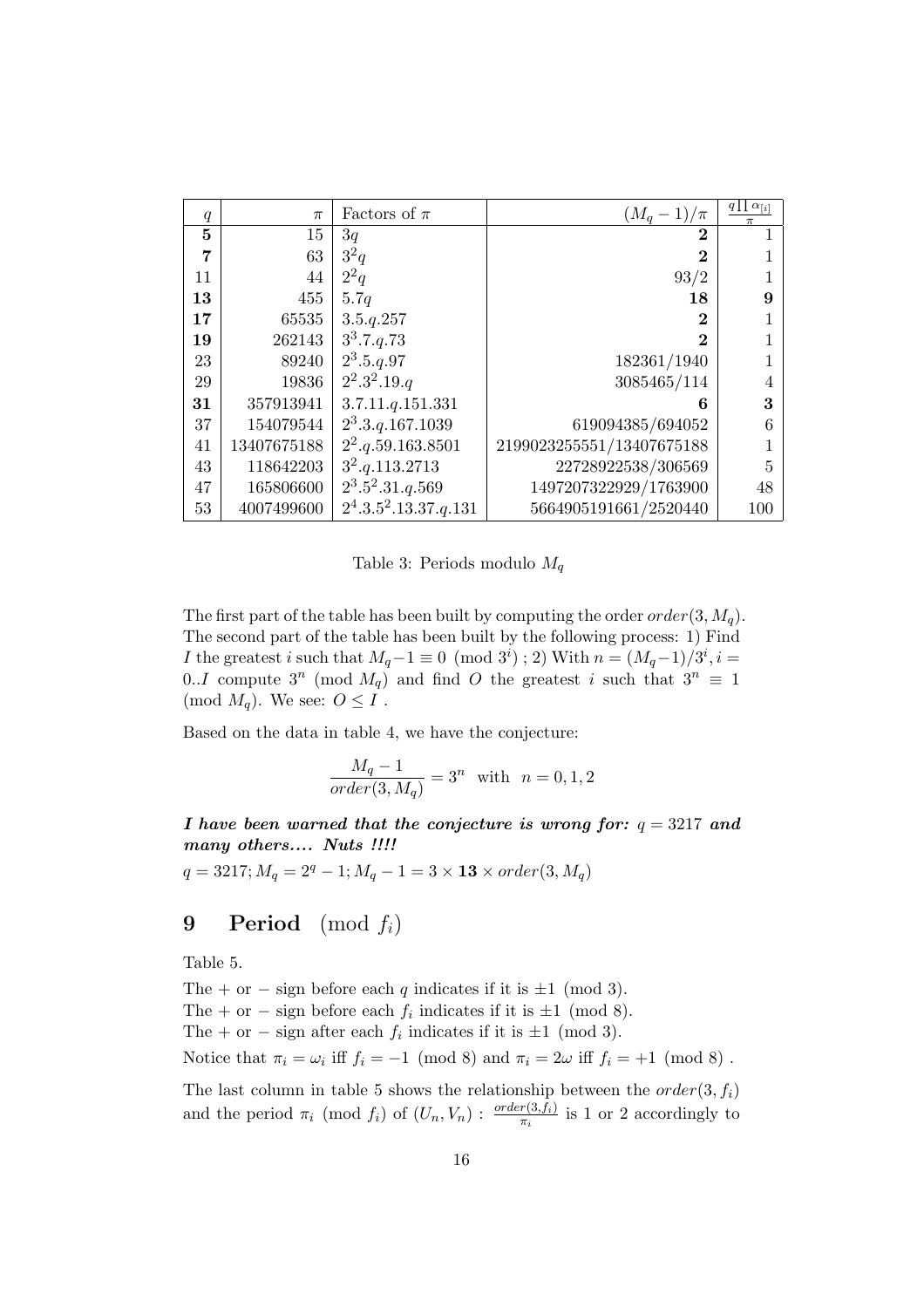| $\mathbf q$    | $\frac{M_q-1}{order(3,M_q)}$<br>$3^{\overline{O}}$ | $\overline{O}$   | $I = \max i$                  | $order(3, M_q)$<br>$\pi$ |
|----------------|----------------------------------------------------|------------------|-------------------------------|--------------------------|
|                |                                                    |                  | $M_q - 1 \equiv 0 \pmod{3^i}$ |                          |
| $\overline{3}$ | $\overline{1}$                                     | $\overline{0}$   | $\mathbf{1}$                  |                          |
| $\bf 5$        | $\,1$                                              | $\boldsymbol{0}$ | $\mathbf 1$                   | $\overline{2}$           |
| $\overline{7}$ | $\mathbf{1}$                                       | $\boldsymbol{0}$ | $\overline{2}$                | $\overline{2}$           |
| 13             | $\overline{9}$                                     | $\overline{2}$   | $\overline{2}$                | $\overline{2}$           |
| 17             | $\mathbf 1$                                        | $\boldsymbol{0}$ | $\mathbf{1}$                  | $\overline{2}$           |
| 19             | $\,1$                                              | $\boldsymbol{0}$ | 3                             | $\overline{2}$           |
| 31             | 3                                                  | $\,1$            | $\overline{2}$                | $\overline{2}$           |
| 61             | 9                                                  | $\overline{2}$   | $\overline{2}$                |                          |
| 89             | $\mathbf 1$                                        | $\boldsymbol{0}$ | $\mathbf{1}$                  |                          |
| $107\,$        | $\mathbf{1}$                                       | $\boldsymbol{0}$ | $\mathbf{1}$                  |                          |
| $127\,$        | 3                                                  | $\mathbf{1}$     | 3                             |                          |
| 521            | $\mathbf{1}$                                       | $\boldsymbol{0}$ | $\mathbf{1}$                  |                          |
| 607            | 3                                                  | $\mathbf{1}$     | $\overline{2}$                |                          |
| 1279           | 3                                                  | $\mathbf{1}$     | 3                             |                          |
| 2203           | $\mathbf{1}$                                       | $\boldsymbol{0}$ | $\overline{2}$                |                          |
| 2281           | $\mathbf{1}$                                       | $\boldsymbol{0}$ | $\overline{2}$                |                          |
| 3217           | 3                                                  | $\mathbf{1}$     | $\overline{2}$                |                          |
| $4253\,$       | $\mathbf{1}$                                       | $\boldsymbol{0}$ | $\mathbf 1$                   |                          |
| 4423           | 3                                                  | $\,1$            | $\overline{2}$                |                          |
| 9689           | $\mathbf{1}$                                       | $\overline{0}$   | $\overline{1}$                |                          |
| 9941           | 3                                                  | $\mathbf{1}$     | $\mathbf{1}$                  |                          |
| $11213\,$      | 3                                                  | $\,1$            | $\mathbf 1$                   |                          |
| 19937          | 3                                                  | $\mathbf{1}$     | $\mathbf{1}$                  |                          |
| 21701          | $\mathbf{1}$                                       | $\boldsymbol{0}$ | $\mathbf{1}$                  |                          |
| 23209          | 9                                                  | $\overline{2}$   | $\overline{2}$                |                          |
| 44497          | $\,1$                                              | $\boldsymbol{0}$ | $\sqrt{4}$                    |                          |
| 86243          | $\mathbf{1}$                                       | $\boldsymbol{0}$ | $\mathbf 1$                   |                          |
| 110503         | 3                                                  | $\mathbf{1}$     | 3                             |                          |

Table 4:  $(M_q - 1)/order(3, M_q)$ .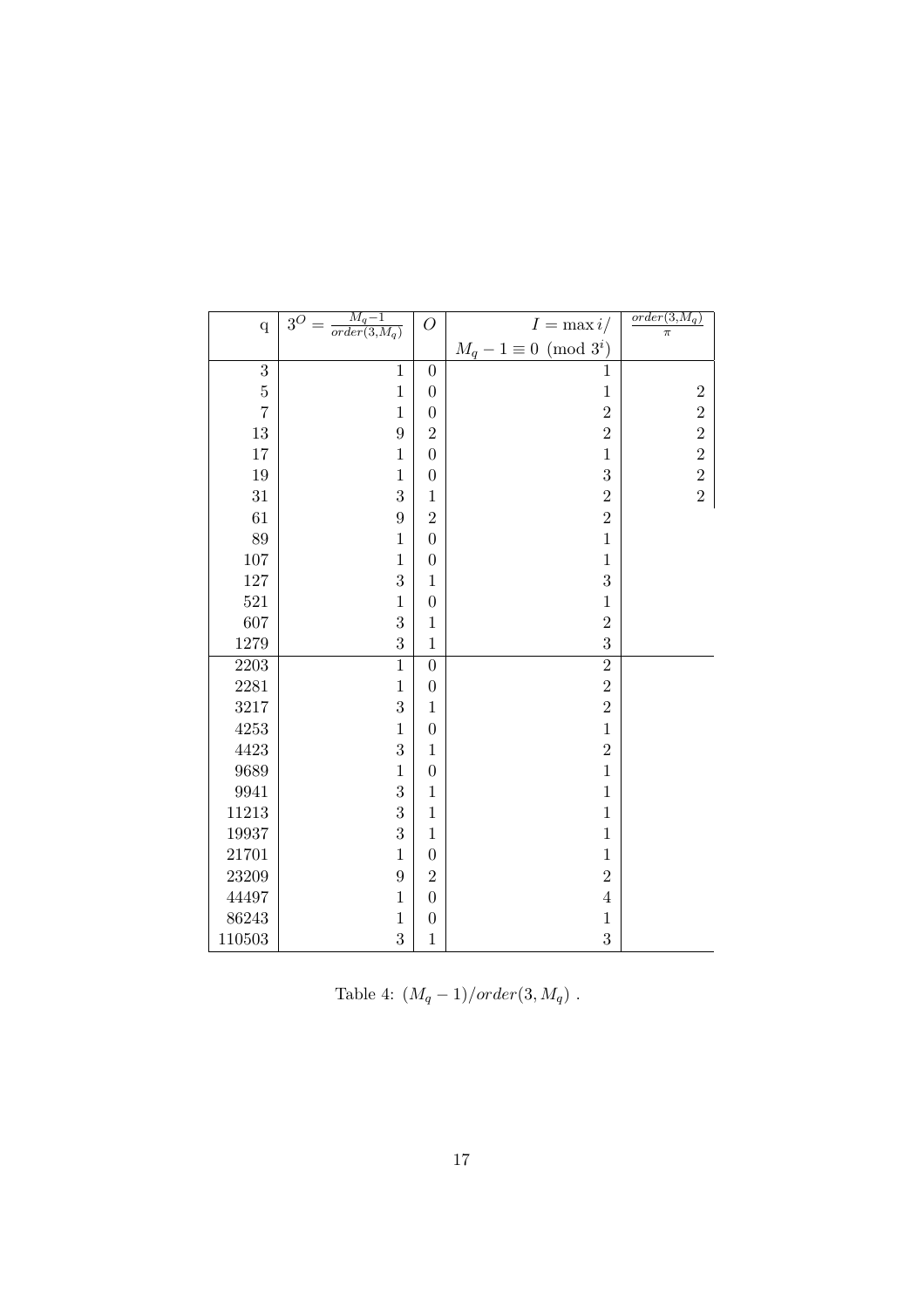the following conjectured relationship is:

$$
order(3, f_i) = \pi_i \quad \text{iff: } f_i \equiv -1 \pmod{8} \quad \text{and } f_i \equiv -1 \pmod{3}
$$
\n
$$
order(3, f_i) = 2\pi_i \quad \text{otherwise}
$$

# 10 Details for  $q = 5$

See table 6.

# 11 Useful ???

And, since  $F_2^- = -1 + 8k_2 = 1 + 2qA_2^-$ , we have:  $qA_2^- = 4k_2 - 1$ . When  $q \equiv +1 \pmod{4}$ , then  $A_2^- \equiv -1 \pmod{4}$ . When  $q \equiv -1 \pmod{4}$ , then  $A_2^{\dagger} \equiv +1 \pmod{4}$ . And thus:  $A_2^- \equiv \pm 1 \pmod{4}$ . So, with  $A_2^- = \pm 1 + 4K_2$  we have :  $F_2^- - 1 = 2qA_2^- = 2q(\pm 1 + 4K_2) \equiv \pm -2$ (mod 8) .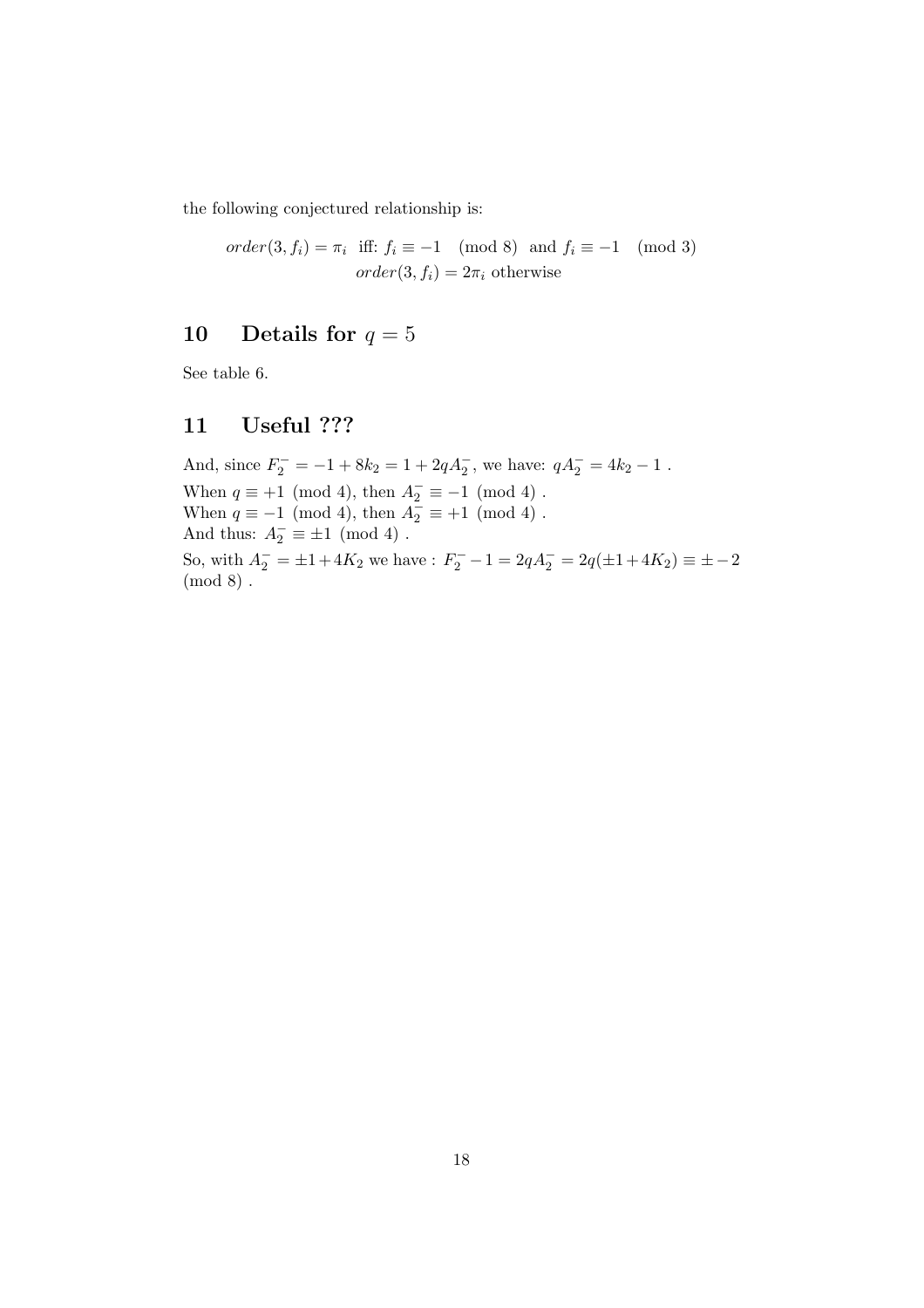| $\pm$ q | $\pm f_i$            | $\omega_i$ | $\pi_i$   | $\pi_i$            | $\underline{f_i-1}$ | $order(3, f_i)$ |
|---------|----------------------|------------|-----------|--------------------|---------------------|-----------------|
| $-11$   |                      |            |           |                    | $\pi_i$             | $\pi_i$         |
|         | $-23-$               | 11         | $\omega$  |                    | $\overline{2}$      | $\mathbf{1}$    |
|         | $+89-$               | $22\,$     | $2\omega$ | q<br>$2^2q$        | $\overline{2}$      | $\overline{2}$  |
| $-23$   |                      |            |           |                    |                     |                 |
|         | $-47-$               | 23         | $\omega$  |                    | $\overline{2}$      | $\mathbf{1}$    |
|         | $+ 178481 -$         | 44620      | $2\omega$ | q<br>$2^3.5.q.57$  | $\overline{2}$      | $\overline{2}$  |
| $-29$   |                      |            |           |                    |                     |                 |
|         | $+233-$              | 58         | $2\omega$ | 4q                 | $\overline{2}$      | $\overline{2}$  |
|         | $-1103-$             | $551\,$    | $\omega$  | 19q                | $\overline{2}$      | $\,1\,$         |
|         | $+2089+$             | 261        | $2\omega$ | $2.3^{2}q$         | $\overline{4}$      | $\overline{2}$  |
|         | $- f_1 \times f_2 +$ | 1102       | $2\omega$ | $2^2.19q$          |                     | $\overline{2}$  |
|         | $+ f_1 \times f_3 -$ | 522        | $2\omega$ | $2^2.3^2q$         |                     | $\overline{2}$  |
|         | $- f_2 \times f_3 -$ | 4859       | $2\omega$ | $2.3^2.19q$        |                     | $\overline{2}$  |
| $+37$   |                      |            |           |                    |                     |                 |
|         | $-223 +$             | 111        | $\omega$  | 3q                 | $\overline{2}$      | $\sqrt{2}$      |
|         | $+ 616318177 +$      | 77039772   | $2\omega$ | $2^3.3.q.167.1039$ | 4                   | $\overline{2}$  |
| $-41$   |                      |            |           |                    |                     |                 |
|         | $-13367-$            | 6683       | $\omega$  | q163               | $\boldsymbol{2}$    | $\mathbf{1}$    |
|         | $+164511353 -$       | 41127838   | $2\omega$ | $2^2$ q59.8501     | $\overline{2}$      | $\overline{2}$  |
| $+43$   |                      |            |           |                    |                     |                 |
|         | $-431-$              | 43         | $\omega$  | q                  | 10                  | $\,1$           |
|         | $-9719-$             | 4859       | $\omega$  | q113               | $\overline{2}$      | $\mathbf{1}$    |
|         | $-2099863+$          | 1049931    | $\omega$  | $3^2q2713$         | $\overline{2}$      | $\overline{2}$  |
|         | $+ f_1 \times f_2 +$ | 4859       | $\omega$  | q113               |                     | $\,1\,$         |
|         | $+ f_1 \times f_3 -$ | 1049931    | $\omega$  | $3^2q2713\,$       |                     | $\overline{2}$  |
|         | $+ f_2 \times f_3 -$ | 118642203  | $\omega$  | $3^2q113.2713$     |                     | $\overline{2}$  |
| $-47$   |                      |            |           |                    |                     |                 |
|         | $-2351-$             | 1175       | $\omega$  | $5^2q$             | $\overline{2}$      | $\,1$           |
|         | $+4513 +$            | 94         | $2\omega$ | $2^2q$             | $24\,$              | $\overline{2}$  |
|         | $+13264529-$         | 3316132    | $2\omega$ | $2^3.31.q.569$     | $\overline{2}$      | $\overline{2}$  |
|         | $- f_1 \times f_2 -$ | 2350       | $2\omega$ | $2^2.5^2q$         |                     | $\overline{2}$  |
|         | $- f_1 \times f_3 +$ | 82903300   | $2\omega$ | $2^3.5^2.31q569$   |                     | $\overline{2}$  |
|         | $+ f_2 \times f_2 -$ |            |           |                    |                     |                 |
| $-53$   |                      |            |           |                    |                     |                 |
|         | $+6361 +$            | 795        | $2\omega$ | 2.3.5q             | 4                   | $\sqrt{2}$      |
|         | $-69431-$            | 34715      | $\omega$  | 5q131              | $\overline{2}$      | $\mathbf{1}$    |
|         | $+13264529-$         | 5098600    | $2\omega$ | $2^4.5^2.13.37q$   | $\overline{2}$      | $\overline{2}$  |

Table 5: Periods modulo  $f_{\boldsymbol{i}}$